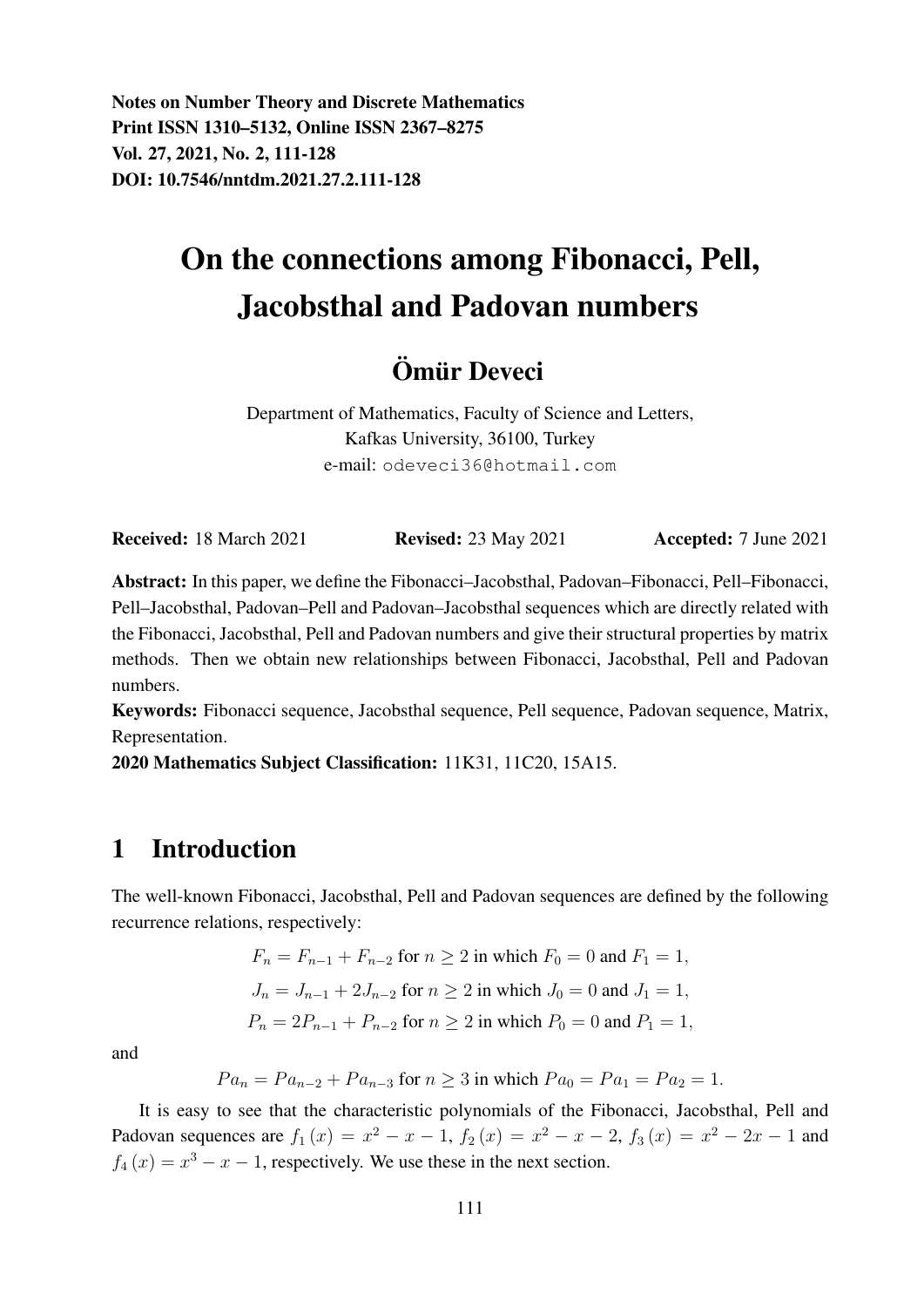Let the  $(n + k)$ -th term of a sequence be defined recursively by a linear combination of the preceding  $k$  terms:

$$
a_{n+k} = c_0 a_n + c_1 a_{n+1} + \dots + c_{k-1} a_{n+k-1},
$$

where  $c_0, c_1, \ldots, c_{k-1}$  are real constants. In [13], Kalman derived a number of closed-form formulas for the generalized sequence by the companion matrix method as follows:

Let A be a matrix of order  $k$  as follows:

$$
A = [a_{i,j}]_{k \times k} = \begin{bmatrix} 0 & 1 & 0 & \cdots & 0 & 0 \\ 0 & 0 & 1 & \cdots & 0 & 0 \\ 0 & 0 & 0 & \cdots & 0 & 0 \\ \vdots & \vdots & \vdots & \ddots & \vdots & \vdots \\ 0 & 0 & 0 & \cdots & 0 & 1 \\ c_0 & c_1 & c_2 & \cdots & c_{k-2} & c_{k-1} \end{bmatrix}
$$

$$
A^{n} \begin{bmatrix} a_{0} \\ a_{1} \\ \vdots \\ a_{k-1} \end{bmatrix} = \begin{bmatrix} a_{n} \\ a_{n+1} \\ \vdots \\ a_{n+k-1} \end{bmatrix}
$$

then

for  $n \geqslant 0$ .

Number theoretic properties such as these obtained from homogeneous linear recurrence relations relevant to this paper have been studied recently by many authors: see, for example, [1,4,  $8-12,20-22,24$ . In [5-7,14-17,23,25], the authors defined some linear recurrence sequences and gave their various properties by matrix methods. In this paper, we discuss connections between the Fibonacci, Jacobsthal, Pell, and Padovan numbers.

Firstly, we define the Fibonacci–Jacobsthal, Padovan–Fibonacci, Pell–Fibonacci, Pell– Jacobsthal, Padovan–Pell, and Padovan–Jacobsthal sequences and then we give recurrence relations among these sequences and the Fibonacci, Jacobsthal, Pell, and Padovan sequences. Also, we give the relations between the generating matrices of sequences defined and the elements of Fibonacci, Jacobsthal, Pell, and Padovan sequences.

Furthermore, using the generating matrices and the generating functions of sequences defined, we obtain their structural properties such as the Binet formulas, the exponential and combinatorial representations which are intimately connected with the Fibonacci, Jacobsthal, Pell, and Padovan numbers. Finally, we derive the permanental, determinantal representations and the sums of the Fibonacci–Jacobsthal, Padovan–Fibonacci, Pell–Fibonacci, Pell–Jacobsthal, Padovan–Pell, and Padovan–Jacobsthal numbers by the certain matrices.

## 2 Main results

Define the Fibonacci–Jacobsthal, Padovan–Fibonacci, Pell–Fibonacci, Pell–Jacobsthal, Padovan– Pell, and Padovan–Jacobsthal sequences as follows, respectively: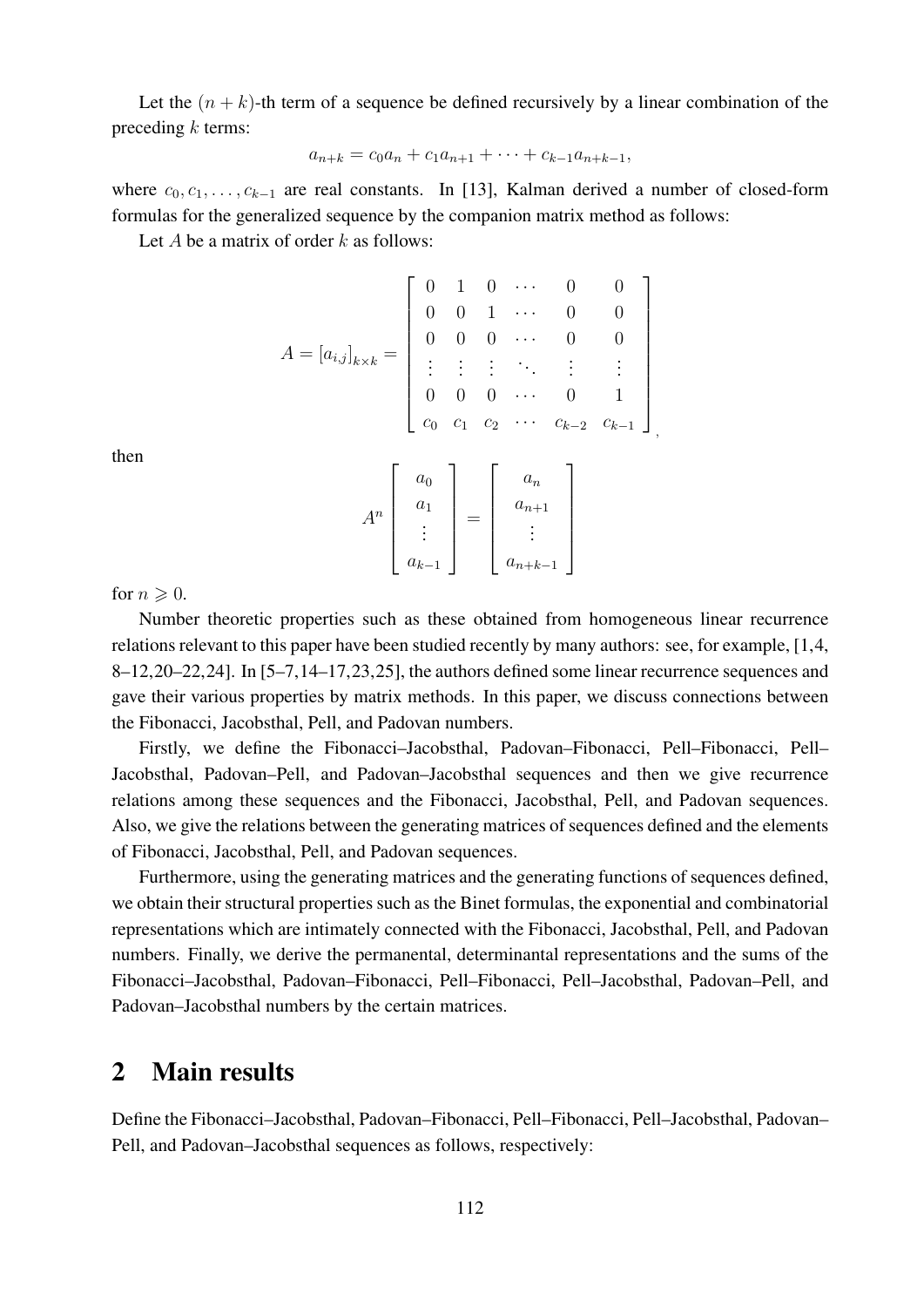$$
F-J(n+4) = 2F-J(n+3) + 2F-J(n+2) - 3F-J(n+1) - 2F-J(n)
$$
 (1)  
for  $n \ge 0$  in which  $F-J(0) = F-J(1) = F-J(2) = 0$  and  $F-J(3) = 1$ ,

$$
Pa - F(n+5) = Pa - F(n+4) + 2Pa - F(n+3) - 2Pa - F(n+1) - Pa - F(n)
$$
 (2)

for 
$$
n \ge 0
$$
 in which  $Pa-F(0) = Pa-F(1) = Pa-F(2) = Pa-F(3) = 0$  and  $Pa-F(4) = 1$ ,

$$
P - F(n+4) = 3P - F(n+3) - 3P - F(n+1) - P - F(n)
$$
\n(3)

for  $n > 0$  in which  $P - F(0) = P - F(1) = P - F(2) = 0$  and  $P - F(3) = 1$ ,

$$
P-J(n+4) = 3P-J(n+3) + P-J(n+2) - 5P-J(n+1) - 2P-J(n)
$$
 (4)  
for  $n \ge 0$  in which  $P-J(0) = P-J(1) = P-J(2) = 0$  and  $P-J(3) = 1$ ,

 $Pa-P(n+5) = 2Pa-P(n+4) + 2Pa-P(n+3) - Pa-P(n+2) - 3Pa-P(n+1) - Pa-P(n),$  (5) for  $n \ge 0$  in which  $Pa-P(0) = Pa-P(1) = Pa-P(2) = Pa-P(3) = 0$  and  $Pa-P(4) = 1$ , and

$$
Pa-J(n+5) = Pa-J(n+4) + 3Pa-J(n+3) - 3Pa-J(n+1) - 2Pa-J(n),
$$
 (6)

for  $n > 0$  in which  $Pa-J(0) = Pa-J(1) = Pa-J(2) = Pa-J(3) = 0$  and  $Pa-J(4) = 1$ .

First we consider relationships between the above sequences and the Fibonacci, Jacobsthal, Pell, and Padovan sequences.

**Theorem 2.1.** *Let*  $F - J(n)$ *,*  $Pa - F(n)$ *,*  $P - F(n)$ *,*  $P - J(n)$ *,*  $Pa - P(n)$  *and*  $Pa - J(n)$  *be the* nth *Fibonacci–Jacobsthal, Padovan–Fibonacci, Pell–Fibonacci, Pell–Jacobsthal, Padovan–Pell, and Padovan–Jacobsthal numbers, respectively, then*

$$
F - J(n) = J_n - F_n \quad \text{for } n \ge 0,
$$
  
\n
$$
Pa - F(n+2) = F_{n+1} - Pa_n \quad \text{for } n \ge 0,
$$
  
\n
$$
P - F(n+1) = P_n - F_n \quad \text{for } n \ge 0,
$$
  
\n
$$
P - J(n) = \sum_{i=0}^{n-1} (P_i - J_i) \quad \text{for } n \ge 1,
$$
  
\n
$$
4Pa - P(n+5) + Pa - P(n+4) = P_{n+4} - Pa_{n+3} - Pa_n \quad \text{for } n \ge 0, \quad \text{and}
$$
  
\n
$$
2Pa - J(n+2) + Pa - J(n+1) = J_{n+1} - Pa_n \quad \text{for } n \ge 0.
$$

*Proof.* Let us consider the first equation. We will use the induction method on n. It is clear that  $F - J(0) = J_0 - F_0 = 0$ . Now we assume that the equation holds for  $n \ge 0$ . Then we show that the equation holds for  $n+1$ . Since the characteristic polynomial of the Fibonacci–Jacobsthal sequence is  $p(x) = x^4 - 2x^3 - 2x^2 + 3x + 2$  and  $p(x) = f_1(x) f_2(x)$  where  $f_1(x)$  and  $f_2(x)$ are characteristic polynomials of the Fibonacci and Jacobsthal sequence, respectively, we obtain the following relations:

$$
F_{n+4} = 2F_{n+3} + 2F_{n+2} - 3F_{n+1} - 2F_n,
$$
  
\n
$$
J_{n+4} = 2J_{n+3} + 2J_{n+2} - 3J_{n+1} - 2J_n.
$$

for  $n \geq 0$ . Thus, by a simple calculation, we have the conclusion.

The proofs of other equations are similar to the above and are omitted.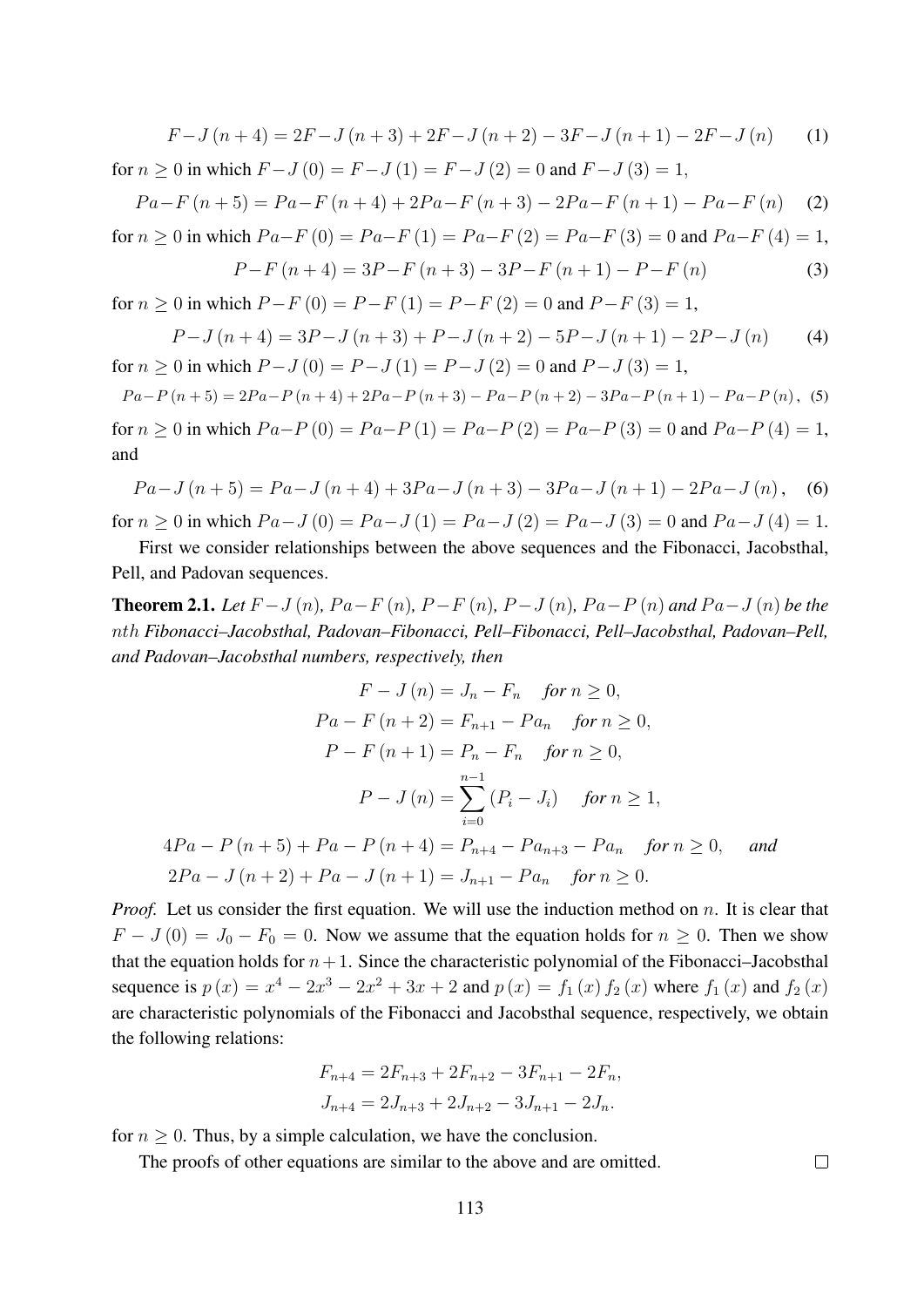### 2.1 Companion matrices

By the recurrence relations (1)–(6), we can write the following companion matrices, respectively:

$$
M_1 = \begin{bmatrix} 2 & 2 & -3 & -2 \\ 1 & 0 & 0 & 0 \\ 0 & 1 & 0 & 0 \\ 0 & 0 & 1 & 0 \end{bmatrix},
$$
  
\n
$$
M_2 = \begin{bmatrix} 1 & 2 & 0 & -2 & -1 \\ 1 & 0 & 0 & 0 & 0 \\ 0 & 1 & 0 & 0 & 0 \\ 0 & 0 & 1 & 0 & 0 \\ 0 & 0 & 0 & 1 & 0 \end{bmatrix},
$$
  
\n
$$
M_3 = \begin{bmatrix} 3 & 0 & -3 & -1 \\ 1 & 0 & 0 & 0 \\ 0 & 1 & 0 & 0 \\ 0 & 0 & 1 & 0 \end{bmatrix},
$$
  
\n
$$
M_4 = \begin{bmatrix} 3 & 1 & -5 & -2 \\ 1 & 0 & 0 & 0 \\ 0 & 1 & 0 & 0 \\ 0 & 0 & 1 & 0 \end{bmatrix},
$$
  
\n
$$
M_5 = \begin{bmatrix} 2 & 2 & -1 & -3 & -1 \\ 1 & 0 & 0 & 0 & 0 \\ 0 & 1 & 0 & 0 & 0 \\ 0 & 0 & 1 & 0 & 0 \\ 0 & 0 & 0 & 1 & 0 \end{bmatrix}
$$

and

$$
M_6 = \left[\begin{array}{cccccc} 1 & 3 & 0 & -3 & -2 \\ 1 & 0 & 0 & 0 & 0 \\ 0 & 1 & 0 & 0 & 0 \\ 0 & 0 & 1 & 0 & 0 \\ 0 & 0 & 0 & 1 & 0 \end{array}\right].
$$

,

The matrices  $M_1$ ,  $M_2$ ,  $M_3$ ,  $M_4$ ,  $M_5$  and  $M_6$  are said to be the Fibonacci–Jacobsthal, Padovan– Fibonacci, Pell–Fibonacci, Pell–Jacobsthal, Padovan–Pell, and Padovan–Jacobsthal, respectively. Let  $F - J(n)$ ,  $Pa - F(n)$ ,  $P - F(n)$ ,  $P - J(n)$ ,  $Pa - P(n)$  and  $Pa - J(n)$  be denoted by  $x_n^1$ ,  $x_n^2$ ,  $x_n^3$ ,  $x_n^4$ ,  $x_n^5$  and  $x_n^6$ , respectively. Since  $F_0$ ,  $J_0$ ,  $P_0$  and  $Pa_0$  are initial values of the sequences  ${F_n}, {J_n}, {P_n}$  and  ${Pa_n}$ , respectively, we consider the multiplicative order of the generating matrices for suitable values of  $n$ . By mathematical induction on  $n$ , we derive: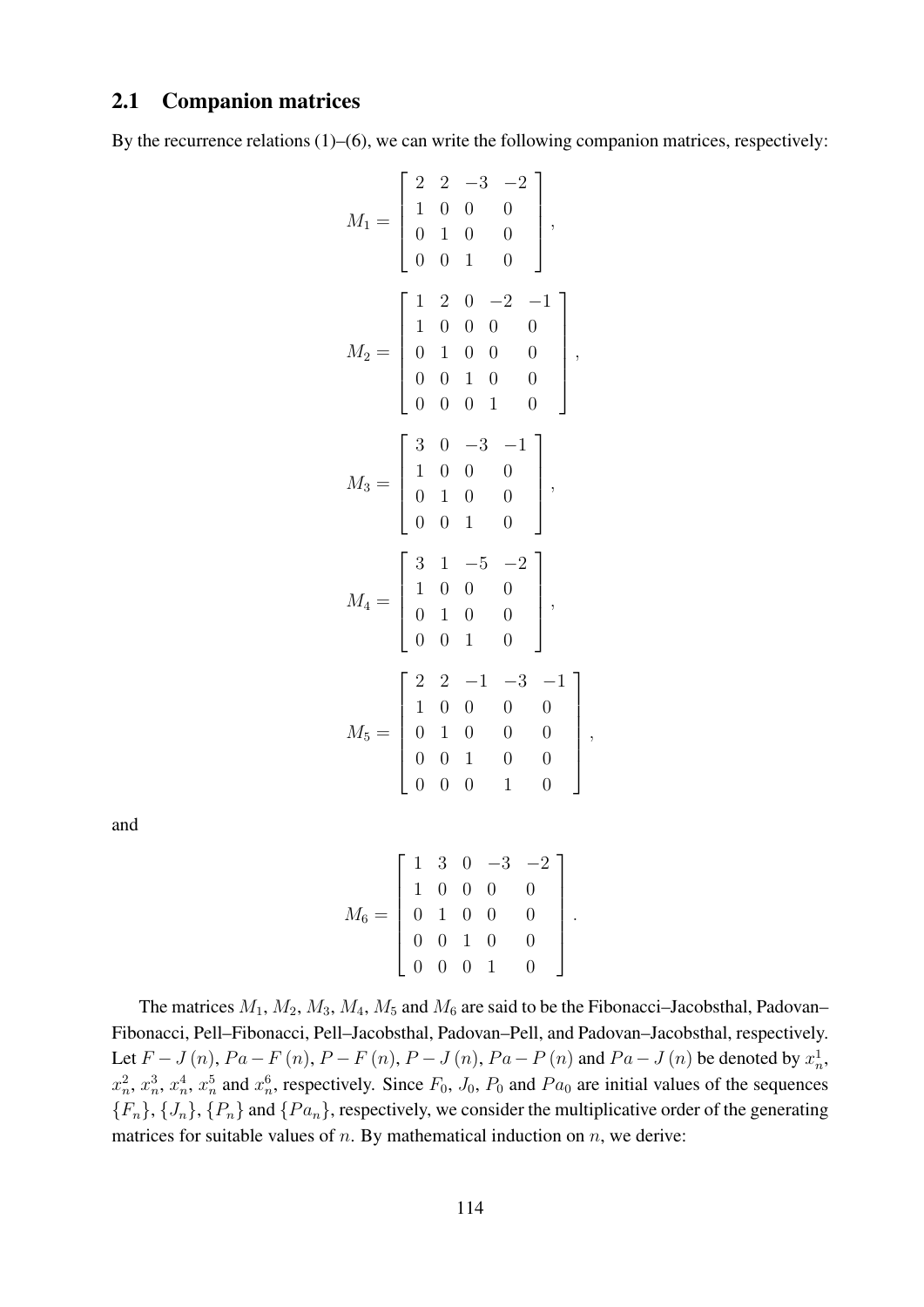$$
(M_{1})^{n} = \begin{bmatrix} x_{n+3}^{1} & F_{n+1} + (-1)^{n+1} & F_{n+3} - x_{n+4}^{1} & F_{n} - x_{n+3}^{1} + (-1)^{n} \\ x_{n+2}^{1} & F_{n} + (-1)^{n} & F_{n+2} - x_{n+3}^{1} & F_{n-1} - x_{n+2}^{1} + (-1)^{n+2} \\ x_{n+1}^{1} & F_{n-1} + (-1)^{n+1} & F_{n+1} - x_{n+2}^{1} & F_{n-2} - x_{n+1}^{1} + (-1)^{n} \\ x_{n}^{1} & F_{n-2} + (-1)^{n} & F_{n} - x_{n+1}^{1} & F_{n-3} - x_{n}^{1} + (-1)^{n+1} \end{bmatrix} \text{ for } n \ge 3,
$$
  

$$
(M_{2})^{n} = \begin{bmatrix} x_{n+4}^{2} & Pa_{n-1} + x_{n+3}^{2} & Pa_{n} - x_{n+4}^{2} & Pa_{n+1} - x_{n+5}^{2} & -x_{n+3}^{2} \\ x_{n+3}^{2} & Pa_{n-2} + x_{n+2}^{2} & Pa_{n-1} - x_{n+3}^{2} & Pa_{n} - x_{n+4}^{2} & -x_{n+2}^{2} \\ x_{n+1}^{2} & Pa_{n-3} + x_{n+1}^{2} & Pa_{n-2} - x_{n+2}^{2} & Pa_{n-1} - x_{n+3}^{2} & -x_{n+1}^{2} \\ x_{n}^{2} & Pa_{n-4} + x_{n}^{2} & Pa_{n-3} - x_{n+1}^{2} & Pa_{n-2} - x_{n+2}^{2} & -x_{n}^{2} \\ x_{n}^{2} & Pa_{n-5} + x_{n-1}^{2} & Pa_{n-4} - x_{n}^{2} & Pa_{n-3} - x_{n+1}^{2} & -x_{n-1}^{2} \end{bmatrix} \text{ for } n \ge 5,
$$
  

$$
(M_{3})^{n} = \begin{bmatrix} x_{n+3}^{3} & F_{n+2} + x_{n+2}^{3} - x_{n+3}^{3} & F_{n+3} + x_{n+3}^{3} - x_{n+4}^{3}
$$

$$
(M_4)^n = \begin{bmatrix} x_{n+3}^4 & J_{n+2} + x_{n+2}^4 - x_{n+3}^4 & J_{n+3} - x_{n+4}^4 & -2x_{n+2}^4 \\ x_{n+2}^4 & J_{n+1} + x_{n+1}^4 - x_{n+2}^4 & J_{n+2} - x_{n+3}^4 & -2x_{n+1}^4 \\ x_{n+1}^4 & J_n + x_n^4 - x_{n+1}^4 & J_{n+1} - x_{n+2}^4 & -2x_n^4 \\ x_n^4 & J_{n-1} + x_{n-1}^4 - x_n^4 & J_n - x_{n+1}^4 & -2x_{n-1}^4 \end{bmatrix} \text{ for } n \ge 1,
$$

$$
(M_5)^n = \begin{bmatrix} x_{n+4}^5 & Pa_{n-1} + x_{n+3}^5 & Pa_n - x_{n+4}^5 & Pa_{n-2} - x_{n+4}^5 - x_{n+3}^5 & -x_{n+3}^5 \\ x_{n+3}^5 & Pa_{n-2} + x_{n+2}^5 & Pa_{n-1} - x_{n+3}^5 & Pa_{n-3} - x_{n+3}^5 - x_{n+2}^5 & -x_{n+2}^5 \\ x_{n+2}^5 & Pa_{n-3} + x_{n+1}^5 & Pa_{n-2} - x_{n+2}^5 & Pa_{n-4} - x_{n+2}^5 - x_{n+1}^5 & -x_{n+1}^5 \\ x_{n+1}^5 & Pa_{n-4} + x_n^5 & Pa_{n-3} - x_{n+1}^5 & Pa_{n-5} - x_{n+1}^5 - x_n^5 & -x_n^5 \\ x_n^5 & Pa_{n-5} + x_{n-1}^5 & Pa_{n-4} - x_n^5 & Pa_{n-6} - x_n^5 - x_{n-1}^5 & -x_{n-1}^5 \end{bmatrix} \text{ for } n \ge 6
$$

and

$$
(M_6)^n = \begin{bmatrix} x_{n+4}^6 & x_{n+5}^6 - x_{n+4}^6 & Pa_n - x_{n+4}^6 & Pa_{n+1} - x_{n+5}^6 & -2x_{n+3}^6 \\ x_{n+3}^6 & x_{n+4}^6 - x_{n+3}^6 & Pa_{n-1} - x_{n+3}^6 & Pa_n - x_{n+4}^6 & -2x_{n+2}^6 \\ x_{n+2}^6 & x_{n+3}^6 - x_{n+2}^6 & Pa_{n-2} - x_{n+2}^6 & Pa_{n-1} - x_{n+3}^6 & -2x_{n+1}^6 \\ x_{n+1}^6 & x_{n+2}^6 - x_{n+1}^6 & Pa_{n-3} - x_{n+1}^6 & Pa_{n-2} - x_{n+2}^6 & -2x_n^6 \\ x_n^6 & x_{n+1}^6 - x_n^6 & Pa_{n-4} - x_n^6 & Pa_{n-3} - x_{n+1}^6 & -2x_{n-1}^6 \end{bmatrix}
$$
 for  $n \ge 4$ .

## 2.2 Binet formulas

Now we concentrate on finding the Binet formulas for the Fibonacci–Jacobsthal, Padovan– Fibonacci, Pell–Fibonacci, Pell–Jacobsthal, Padovan–Pell, and Padovan–Jacobsthal numbers. It is clear that each of the eigenvalues of the matrices  $M_1$ ,  $M_2$ ,  $M_3$ ,  $M_4$ ,  $M_5$  and  $M_6$  are distinct, respectively. Let  $\{\lambda_1^{(1)}\}$  $\left\{\lambda_1^{(1)},\lambda_2^{(1)},\lambda_3^{(1)},\lambda_4^{(1)}\right\}, \ \ \left\{\lambda_1^{(2)}\right\}$  $\{\lambda_1^{(2)}, \lambda_2^{(2)}, \lambda_3^{(2)}, \lambda_4^{(2)}, \lambda_5^{(2)}\}, \ \{\lambda_1^{(3)}\}$  $\{\lambda_1^{(3)},\lambda_2^{(3)},\lambda_3^{(3)},\lambda_4^{(3)}\},$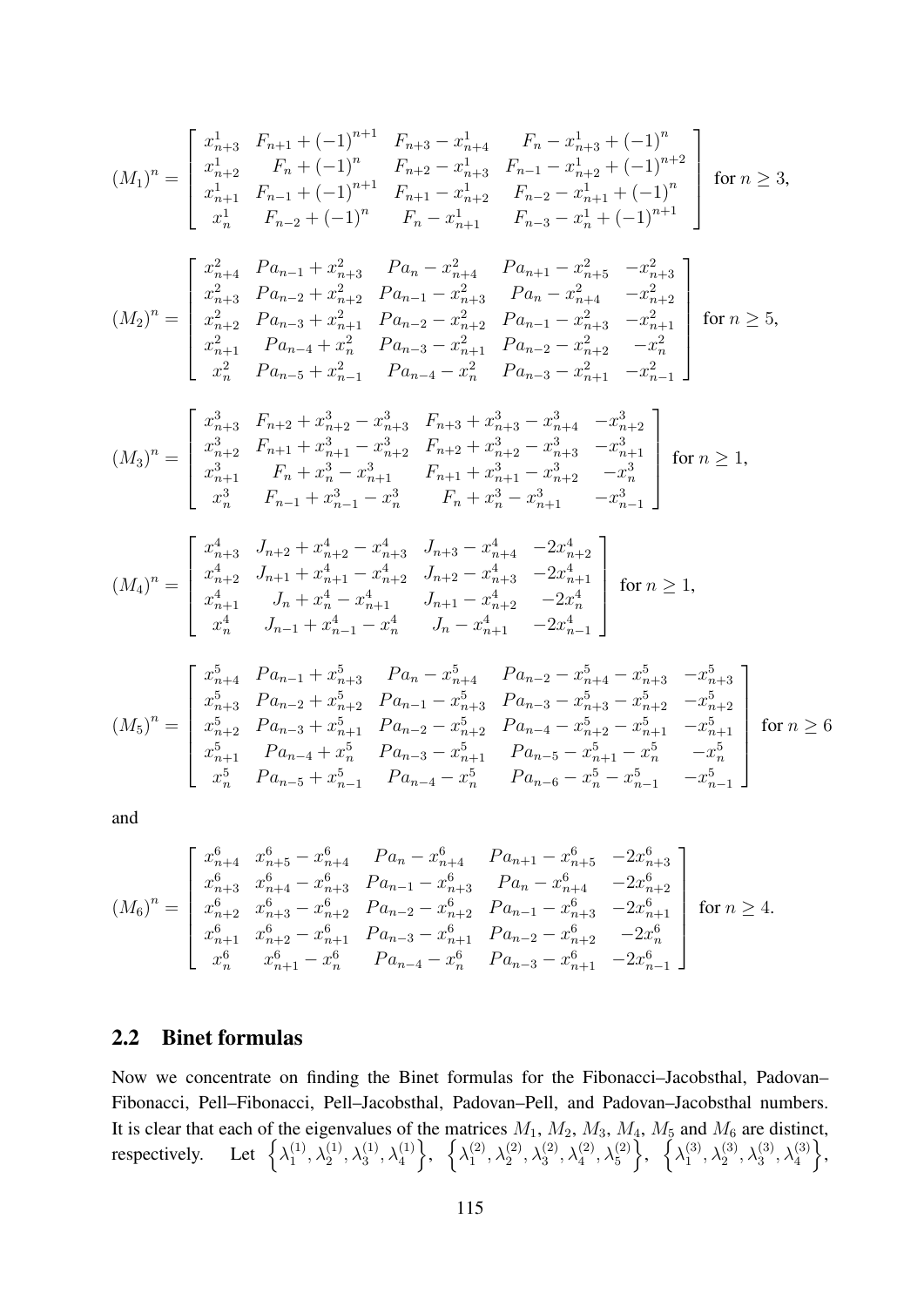$\left\{\lambda_1^{(4)}\right\}$  $\left\{\lambda_1^{(4)},\lambda_2^{(4)},\lambda_3^{(4)},\lambda_4^{(4)}\right\},\;\left\{\lambda_1^{(5)}\right\}$  $\left\{\lambda_1^{(5)},\lambda_2^{(5)},\lambda_3^{(5)},\lambda_4^{(5)},\lambda_5^{(5)}\right\}$  and  $\left\{\lambda_1^{(6)}\right\}$  $\left\{\binom{6}{1}, \lambda_2^{(6)}, \lambda_3^{(6)}, \lambda_4^{(6)}, \lambda_5^{(6)}\right\}$  be the sets of the eigenvalues of the matrices  $M_1$ ,  $M_2$ ,  $M_3$ ,  $M_4$ ,  $M_5$  and  $M_6$ , respectively, and let  $V_k^{(u)}$  $\chi_k^{(u)}$  be a  $k \times k$  Vandermonde matrix (where  $k = 4$  for  $u = 1, 3, 4$ ; and  $k = 5$  for  $u = 2, 5, 6$ ) as follows:

$$
V_k^{(u)} = \begin{bmatrix} \left(\lambda_1^{(u)}\right)^{k-1} & \left(\lambda_2^{(u)}\right)^{k-1} & \cdots & \left(\lambda_k^{(u)}\right)^{k-1} \\ \left(\lambda_1^{(u)}\right)^{k-2} & \left(\lambda_2^{(u)}\right)^{k-2} & \cdots & \left(\lambda_k^{(u)}\right)^{k-2} \\ \vdots & \vdots & \ddots & \vdots \\ 1 & 1 & \cdots & 1 \end{bmatrix}
$$

Assume that

$$
W_k^{(u,i)} = \begin{bmatrix} \left(\lambda_1^{(u)}\right)^{n+k-i} \\ \left(\lambda_2^{(u)}\right)^{n+k-i} \\ \vdots \\ \left(\lambda_k^{(u)}\right)^{n+k-i} \end{bmatrix}
$$

and  $V_k^{(u,i,j)}$  $y_k^{(u,i,j)}$  is a  $k \times k$  matrix obtained from  $V_k^{(u)}$  $V_k^{(u)}$  by replacing the *j*-th column of  $V_k^{(u)}$  $\mathop{\mathrm{f}}_k^{(u)}$  by  $W_k^{(u,i)}$  $\frac{k^{(u,i)}}{k}$ . **Theorem 2.2.** Let  $(M_u)^n = m_{i,j}^{(u,n)}$ , then

$$
m_{i,j}^{(u,n)} = \frac{\det V_k^{(u,i,j)}}{\det V_k^{(u)}},
$$

*where*  $k = 4$  *for*  $u = 1$  *and*  $n \geq 3$ ;  $k = 4$  *for*  $u = 2$  *and*  $n \geq 5$ ;  $k = 4$  *for*  $u = 3, 4$  *and*  $n \geq 1$ ;  $k = 5$  *for*  $u = 5$  *and*  $n \ge 6$ *; and*  $k = 5$  *for*  $u = 6$  *and*  $n \ge 4$ *.* 

*Proof.* Let us consider the matrix  $M_2$ . Since the eigenvalues of the matrix  $M_2$  are distinct,  $M_2$  is diagonalizable. Let  $D_2 = \text{diag}(\lambda_1^{(2)})$  $\binom{2}{1}, \lambda_2^{(2)}, \lambda_3^{(2)}, \lambda_4^{(2)}, \lambda_5^{(2)}$ , then it is readily seen that  $M_2V_5^{(2)}=V_5^{(2)}D_2$ . Since the matrix  $V_5^{(2)}$  $V_5^{(2)}$  is invertible,  $\left(V_5^{(2)}\right)$  $\left(\frac{L}{5}(2)\right)^{-1} M_2 V_5^{(2)} = D_2$ . Therefore,  $M_2$ is similar to  $D_2$ ; hence,  $(M_2)^n (V_5^{(2)}$  $\binom{r(2)}{5}^n = \left(V_5^{(2)}\right)^n$  $\left(\frac{x^{(2)}}{5}\right)^n (D_2)^n$  for  $n \ge 5$ . So we have the following linear system of equations:

$$
\left\{\begin{array}{l} m_{i,1}^{(2,n)}\left(\lambda_1^{(2)}\right)^4+m_{i,2}^{(2,n)}\left(\lambda_1^{(2)}\right)^3+m_{i,3}^{(2,n)}\left(\lambda_1^{(2)}\right)^2+m_{i,4}^{(2,n)}\left(\lambda_1^{(2)}\right)+m_{i,5}^{(2,n)}=\left(\lambda_1^{(2)}\right)^{n+5-i} \\ m_{i,1}^{(2,n)}\left(\lambda_2^{(2)}\right)^4+m_{i,2}^{(2,n)}\left(\lambda_2^{(2)}\right)^3+m_{i,3}^{(2,n)}\left(\lambda_2^{(2)}\right)^2+m_{i,4}^{(2,n)}\left(\lambda_2^{(2)}\right)+m_{i,5}^{(2,n)}=\left(\lambda_2^{(2)}\right)^{n+5-i} \\ m_{i,1}^{(2,n)}\left(\lambda_3^{(2)}\right)^4+m_{i,2}^{(2,n)}\left(\lambda_3^{(2)}\right)^3+m_{i,3}^{(2,n)}\left(\lambda_3^{(2)}\right)^2+m_{i,4}^{(2,n)}\left(\lambda_3^{(2)}\right)+m_{i,5}^{(2,n)}=\left(\lambda_3^{(2)}\right)^{n+5-i} \\ m_{i,1}^{(2,n)}\left(\lambda_4^{(2)}\right)^4+m_{i,2}^{(2,n)}\left(\lambda_4^{(2)}\right)^3+m_{i,3}^{(2,n)}\left(\lambda_4^{(2)}\right)^2+m_{i,4}^{(2,n)}\left(\lambda_4^{(2)}\right)+m_{i,5}^{(2,n)}=\left(\lambda_4^{(2)}\right)^{n+5-i} \\ m_{i,1}^{(2,n)}\left(\lambda_5^{(2)}\right)^4+m_{i,2}^{(2,n)}\left(\lambda_5^{(2)}\right)^3+m_{i,3}^{(2,n)}\left(\lambda_5^{(2)}\right)^2+m_{i,4}^{(2,n)}\left(\lambda_5^{(2)}\right)+m_{i,5}^{(2,n)}=\left(\lambda_5^{(2)}\right)^{n+5-i} \end{array}\right.
$$

Then, for  $i, j = 1, 2, 3, 4, 5$ , we obtain

$$
m_{i,j}^{(2,n)} = \frac{\det V_5^{(2,i,j)}}{\det V_5^{(2)}}.
$$

The proofs for other matrices are similar to the above and are omitted.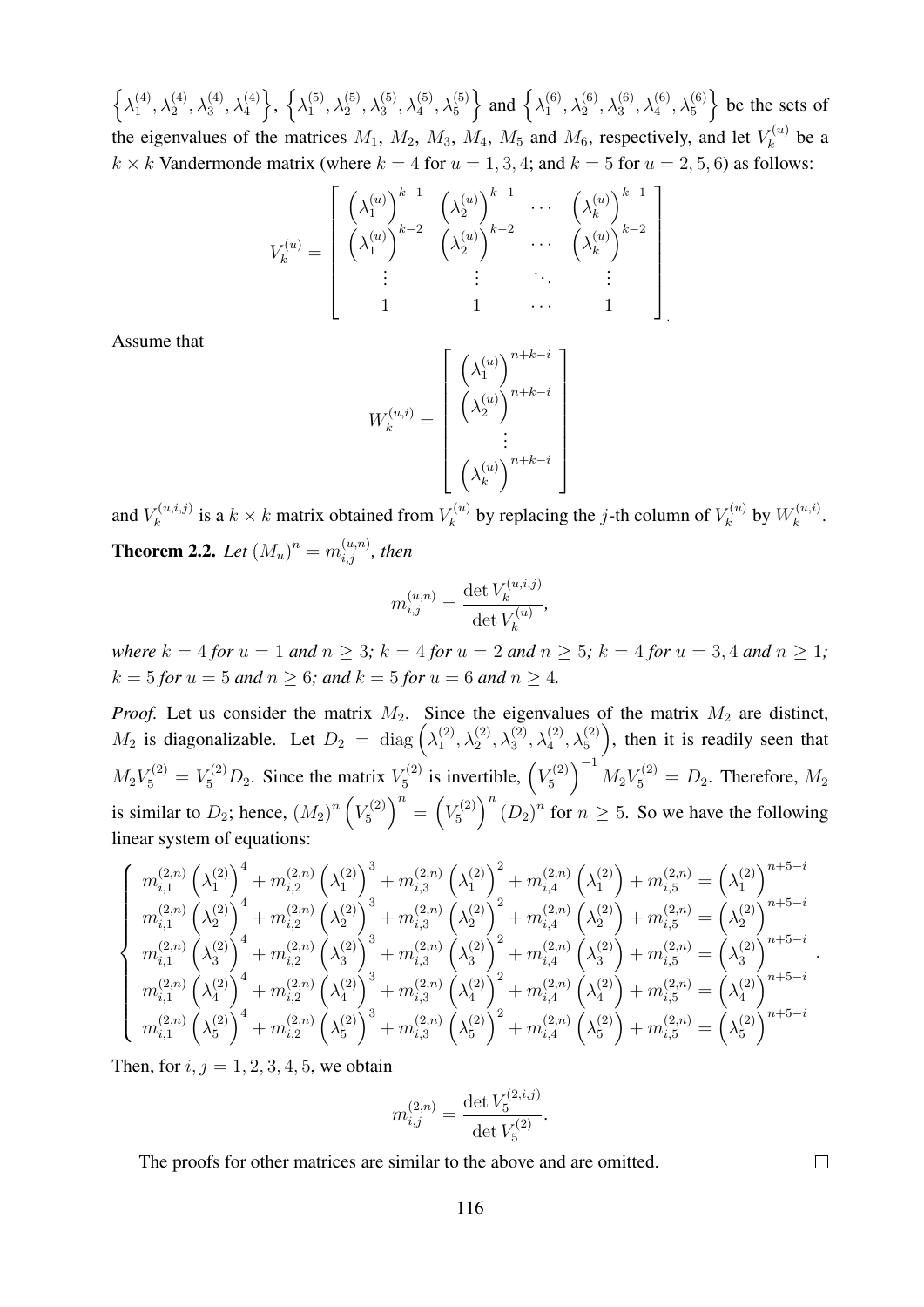**Corollary 2.1.** *Let*  $F - J(n)$ *,*  $Pa - F(n)$ *,*  $P - F(n)$ *,*  $P - J(n)$ *,*  $Pa - P(n)$  *and*  $Pa - J(n)$  *be the* nth *Fibonacci–Jacobsthal, Padovan–Fibonacci, Pell–Fibonacci, Pell–Jacobsthal, Padovan–Pell, and Padovan–Jacobsthal numbers, respectively, then:*

$$
F - J(n) = \frac{\det V_4^{(1,4,1)}}{\det V_4^{(1)}} \text{ for } n \ge 3,
$$
  
\n
$$
Pa - F(n) = \frac{\det V_5^{(2,5,1)}}{\det V_5^{(2)}} = -\frac{\det V_5^{(2,4,5)}}{\det V_5^{(2)}} \text{ for } n \ge 5,
$$
  
\n
$$
P - F(n) = \frac{\det V_4^{(3,4,1)}}{\det V_4^{(3)}} = -\frac{\det V_4^{(3,3,4)}}{\det V_4^{(3)}} \text{ for } n \ge 1,
$$
  
\n
$$
P - J(n) = \frac{\det V_4^{(4,4,1)}}{\det V_4^{(4)}} = -\frac{\det V_4^{(4,3,4)}}{2 \cdot \det V_4^{(4)}} \text{ for } n \ge 1,
$$
  
\n
$$
Pa - P(n) = \frac{\det V_5^{(5,5,1)}}{\det V_5^{(5)}} = -\frac{\det V_5^{(5,4,5)}}{\det V_5^{(5)}} \text{ for } n \ge 6
$$

*and*

$$
Pa - J(n) = \frac{\det V_5^{(6,5,1)}}{\det V_5^{(6)}} = -\frac{\det V_5^{(6,4,5)}}{2 \cdot \det V_5^{(6)}} \quad \text{for } n \ge 4.
$$

## 2.3 Generating functions

It is easy to see that the generating functions of the sequences  $\{F - J(n)\}, \{Pa - F(n)\},\$  ${P - F(n)}$ ,  ${P - J(n)}$ ,  ${Pa - P(n)}$  and  ${Pa - J(n)}$  are, respectively,

$$
g_1(x) = \frac{x^3}{1 - 2x - 2x^2 + 3x^3 + 2x^4}, \qquad (0 \le 2x + 2x^2 - 3x^3 - 2x^4 < 1),
$$
\n
$$
g_2(x) = \frac{x^4}{1 - x - 2x^2 + 2x^4 + x^5}, \qquad (0 \le x + 2x^2 - 2x^4 - x^5 < 1),
$$
\n
$$
g_3(x) = \frac{x^3}{1 - 3x + 3x^3 + x^4}, \qquad (0 \le 3x - 3x^3 - x^4 < 1),
$$
\n
$$
g_4(x) = \frac{x^3}{1 - 3x - x^2 + 5x^3 + 2x^4}, \qquad (0 \le 3x + x^2 - 5x^3 - 2x^4 < 1),
$$
\n
$$
g_5(x) = \frac{x^4}{1 - 2x - 2x^2 + x^3 + 3x^4 + x^5}, \quad (0 \le 2x + 2x^2 - x^3 - 3x^4 - x^5 < 1)
$$

and

$$
g_6(x) = \frac{x^4}{1 - x - 3x^2 + 3x^4 + 2x^5}, \qquad (0 \le x + 3x^2 - 3x^4 - 2x^5 < 1).
$$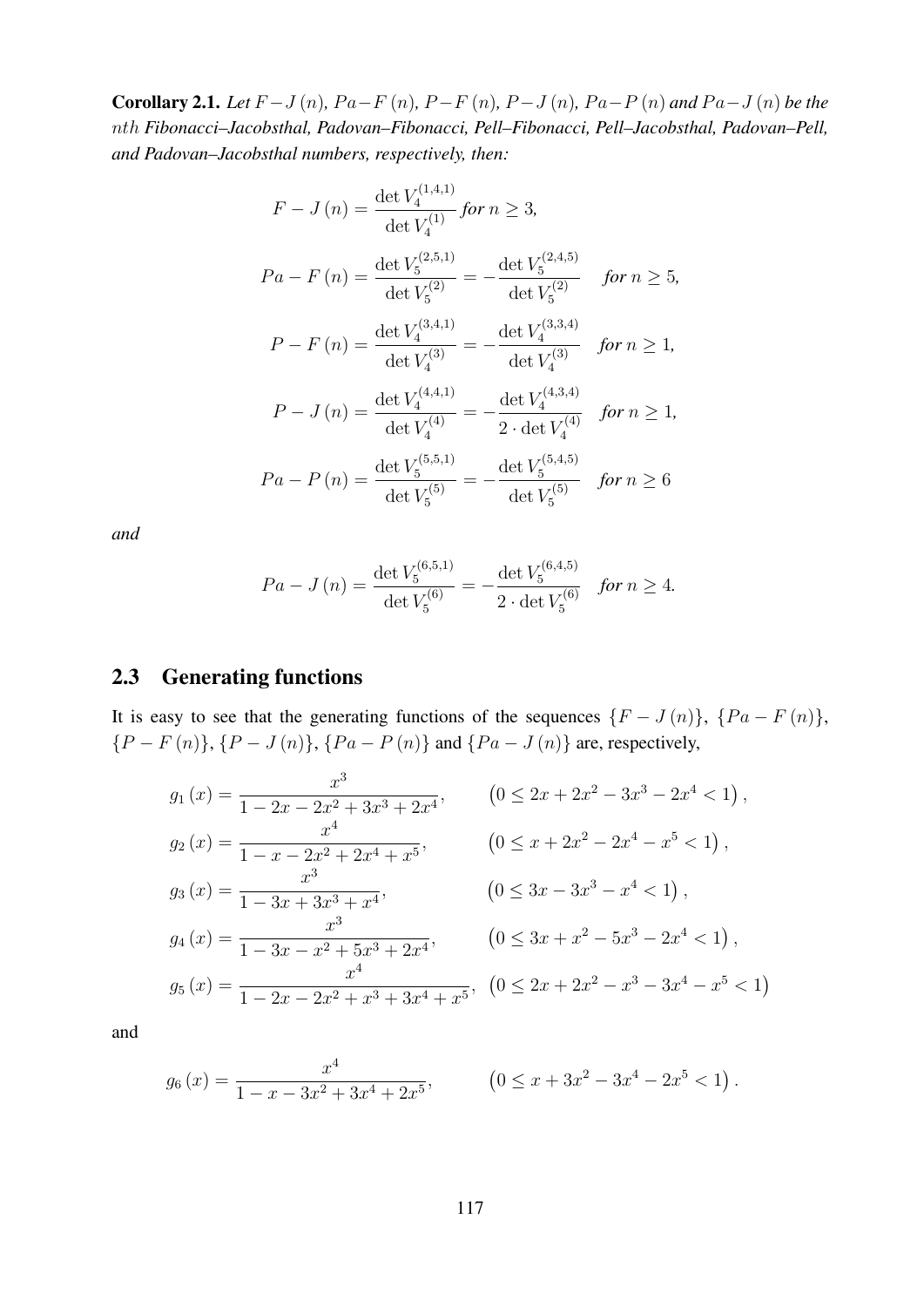#### 2.4 Exponential representations

Now considering the functions  $g_1(x)$ ,  $g_2(x)$ ,  $g_3(x)$ ,  $g_4(x)$ ,  $g_5(x)$  and  $g_6(x)$ , we can give the exponential representations for the Fibonacci–Jacobsthal, Padovan–Fibonacci, Pell–Fibonacci, Pell–Jacobsthal, Padovan–Pell, and Padovan–Jacobsthal numbers by the following Theorem.

**Theorem 2.3.** *The sequences*  $\{F-J(n)\}, \{Pa-F(n)\}, \{P-F(n)\}, \{P-J(n)\}, \{Pa-P(n)\}$ *and*  $\{Pa-J(n)\}\$  *have the following exponential representations, respectively:* 

$$
g_1(x) = x^3 \exp\left(\sum_{i=1}^{\infty} \frac{x^i}{i} (2 + 2x - 3x^2 - 2x^3)^i\right),
$$
  
\n
$$
g_2(x) = x^4 \exp\left(\sum_{i=1}^{\infty} \frac{x^i}{i} (1 + 2x - 2x^3 - x^4)^i\right),
$$
  
\n
$$
g_3(x) = x^3 \exp\left(\sum_{i=1}^{\infty} \frac{x^i}{i} (3 - 3x^2 - x^3)^i\right),
$$
  
\n
$$
g_4(x) = x^3 \exp\left(\sum_{i=1}^{\infty} \frac{x^i}{i} (3 + x - 5x^2 - 2x^3)^i\right),
$$
  
\n
$$
g_5(x) = x^4 \exp\left(\sum_{i=1}^{\infty} \frac{x^i}{i} (2 + 2x - x^2 - 3x^3 - x^4)^i\right)
$$

*and*

$$
g_6(x) = x^4 \exp \left( \sum_{i=1}^{\infty} \frac{x^i}{i} \left( 1 + 3x - 3x^3 - 2x^4 \right)^i \right).
$$

*Proof.* Consider the sequence  $\{P - F(n)\}\$ . Since  $\ln \frac{g_3(x)}{x^3} = -\ln(1 - 3x + 3x^3 + x^4)$  and  $\ln\left(1-3x+3x^3+x^4\right)=-\left[x\left(3-3x^2-x^3\right)+\frac{1}{2}\right]$  $\frac{1}{2}x^2(3-3x^2-x^3)^2+\cdots+\frac{1}{i}$  $\frac{1}{i}x^{i}(3-3x^{2}-x^{3})^{i}$ ,

by a simple calculation, we obtain the conclusion.

There are similar proofs for other sequences.

$$
\Box
$$

#### 2.5 Combinatorial representations

Here we investigate the combinatorial representations for the Fibonacci–Jacobsthal, Padovan– Fibonacci, Pell–Fibonacci, Pell–Jacobsthal, Padovan–Pell, and Padovan–Jacobsthal numbers.

Let  $K$  ( $k_1, k_2, \ldots, k_v$ ) be a  $v \times v$  companion matrix as follows:

$$
K(k_1, k_2, \ldots, k_v) = \left[\begin{array}{cccc} k_1 & k_2 & \cdots & k_v \\ 1 & 0 & \cdots & 0 \\ \vdots & \ddots & \ddots & \vdots \\ 0 & \cdots & 1 & 0 \end{array}\right]
$$

For more details on the companion type matrices, see [18, 19].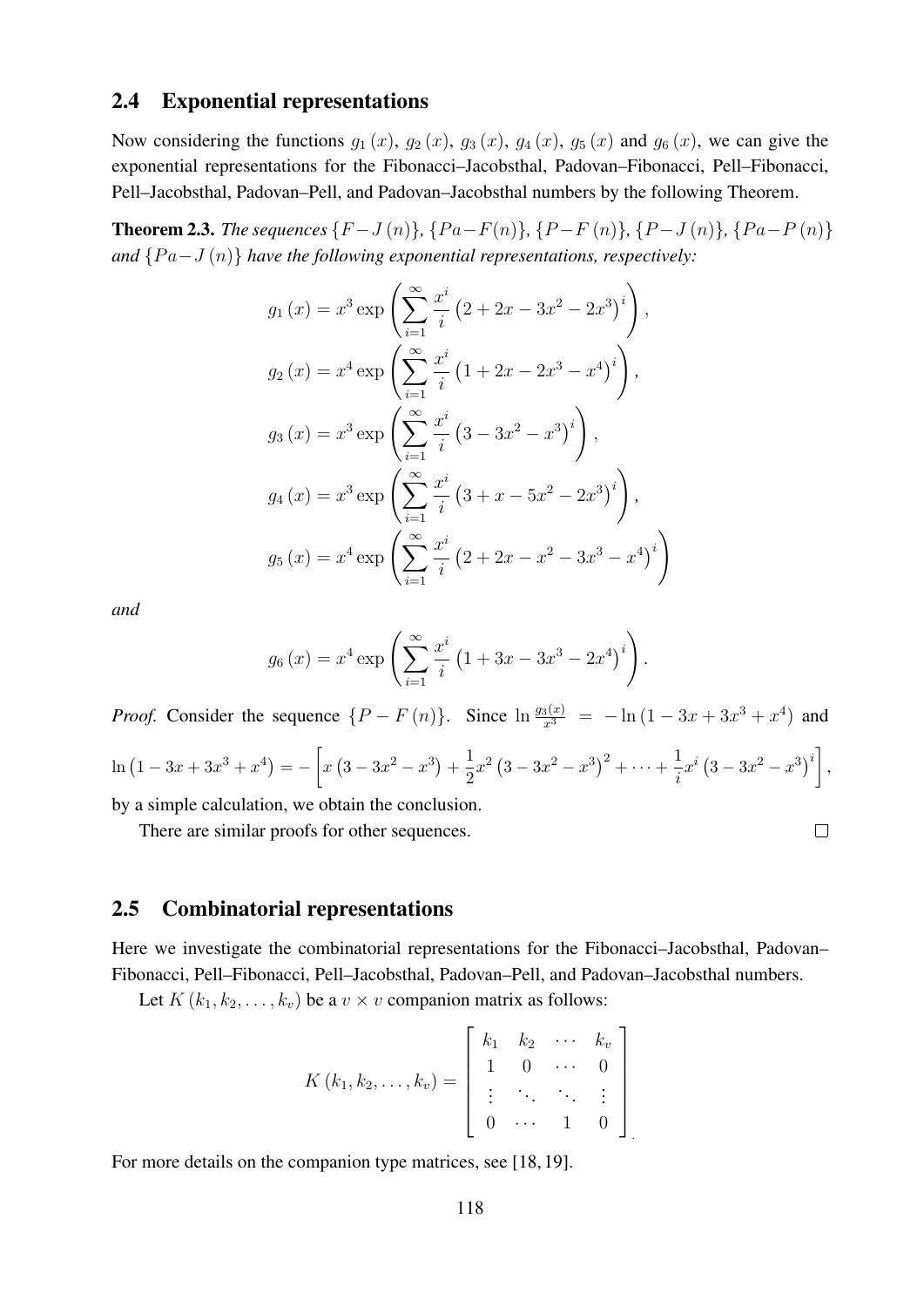**Theorem 2.4.** (Chen and Louck [3]). *The*  $(i, j)$  *entry*  $k_{i,j}^{(n)}(k_1, k_2, \ldots, k_v)$  *in the matrix*  $K^{n}(k_1, k_2, \ldots, k_v)$  *is given by the following formula:* 

$$
k_{i,j}^{(n)}(k_1, k_2, \ldots, k_v) = \sum_{(t_1, t_2, \ldots, t_v)} \frac{t_j + t_{j+1} + \cdots + t_v}{t_1 + t_2 + \cdots + t_v} \times \binom{t_1 + \cdots + t_v}{t_1, \ldots, t_v} k_1^{t_1} \cdots k_v^{t_v}, \qquad (7)
$$

*where the summation is over nonnegative integers satisfying*  $t_1 + 2t_2 + \cdots + vt_v = n - i + j$ ,  $\binom{t_1+\cdots+t_v}{t}$  $\left( \begin{smallmatrix} t_1 + \cdots + t_v \ t_1, ..., t_v \end{smallmatrix} \right) = \frac{(t_1 + \cdots + t_v)!}{t_1! \cdots t_v!}$  $\frac{1+\cdots+t_v)!}{t_1!\cdots t_v!}$  is a multinomial coefficient, and the coefficients in (7) are defined to be 1  $if n = i - j.$ 

Then we have the following Corollary.

**Corollary 2.2.** (i) 
$$
F - J(n) = \sum_{(t_1, t_2, t_3, t_4)} \binom{t_1 + t_2 + t_3 + t_4}{t_1, t_2, t_3, t_4} 2^{t_1 + t_2} (-3)^{t_3} (-2)^{t_4}, (n \ge 3)
$$

*where the summation is over nonnegative integers satisfying*  $t_1 + 2t_2 + 3t_3 + 4t_4 = n - 3$ .

$$
(ii) \ \ Pa - F(n) = \sum_{(t_1, t_2, t_3, t_4, t_5)} \binom{t_1 + t_2 + t_3 + t_4 + t_5}{t_1, t_2, t_3, t_4, t_5} 2^{t_2} (-2)^{t_4} (-1)^{t_5}, \ (n \ge 5)
$$

*where the summation is over nonnegative integers satisfying*  $t_1+2t_2+3t_3+4t_4+5t_5 = n-4$ *and*

$$
Pa - F(n) = -\left(\sum_{(t_1, t_2, t_3, t_4, t_5)} \frac{t_5}{t_1 + t_2 + t_3 + t_4 + t_5} \times \binom{t_1 + t_2 + t_3 + t_4 + t_5}{t_1, t_2, t_3, t_4, t_5} 2^{t_2} (-2)^{t_4} (-1)^{t_5} \right), (n \ge 5)
$$

*where the summation is over nonnegative integers satisfying*  $t_1+2t_2+3t_3+4t_4+5t_5 = n+1$ .

$$
(iii) \ \ P - F(n) = \sum_{(t_1, t_2, t_3, t_4)} {t_1 + t_2 + t_3 + t_4 \choose t_1, t_2, t_3, t_4} 3^{t_1} (-3)^{t_3} (-1)^{t_4}, \ (n \ge 1)
$$

*where the summation is over nonnegative integers satisfying*  $t_1 + 2t_2 + 3t_3 + 4t_4 = n - 3$ *and*

$$
P-F\left(n\right) = -\left(\sum_{\left(t_1, t_2, t_3, t_4\right)} \frac{t_4}{t_1+t_2+t_3+t_4} \binom{t_1+t_2+t_3+t_4}{t_1, t_2, t_3, t_4} 3^{t_1} \left(-3\right)^{t_3} \left(-1\right)^{t_4}\right), \ (n \ge 1)
$$

*where the summation is over nonnegative integers satisfying*  $t_1 + 2t_2 + 3t_3 + 4t_4 = n + 1$ .

$$
(iv) \ \ P - J(n) = \sum_{(t_1, t_2, t_3, t_4)} \binom{t_1 + t_2 + t_3 + t_4}{t_1, t_2, t_3, t_4} 3^{t_1} (-5)^{t_3} (-2)^{t_4}, (n \ge 1)
$$

*where the summation is over nonnegative integers satisfying*  $t_1 + 2t_2 + 3t_3 + 4t_4 = n - 3$ *and*

$$
P-J(n) = -\frac{1}{2} \left( \sum_{(t_1,t_2,t_3,t_4)} \frac{t_4}{t_1+t_2+t_3+t_4} {t_1+t_2+t_3+t_4 \choose t_1,t_2,t_3,t_4} 3^{t_1} (-5)^{t_3} (-2)^{t_4} \right), (n \ge 1)
$$

*where the summation is over nonnegative integers satisfying*  $t_1 + 2t_2 + 3t_3 + 4t_4 = n + 1$ .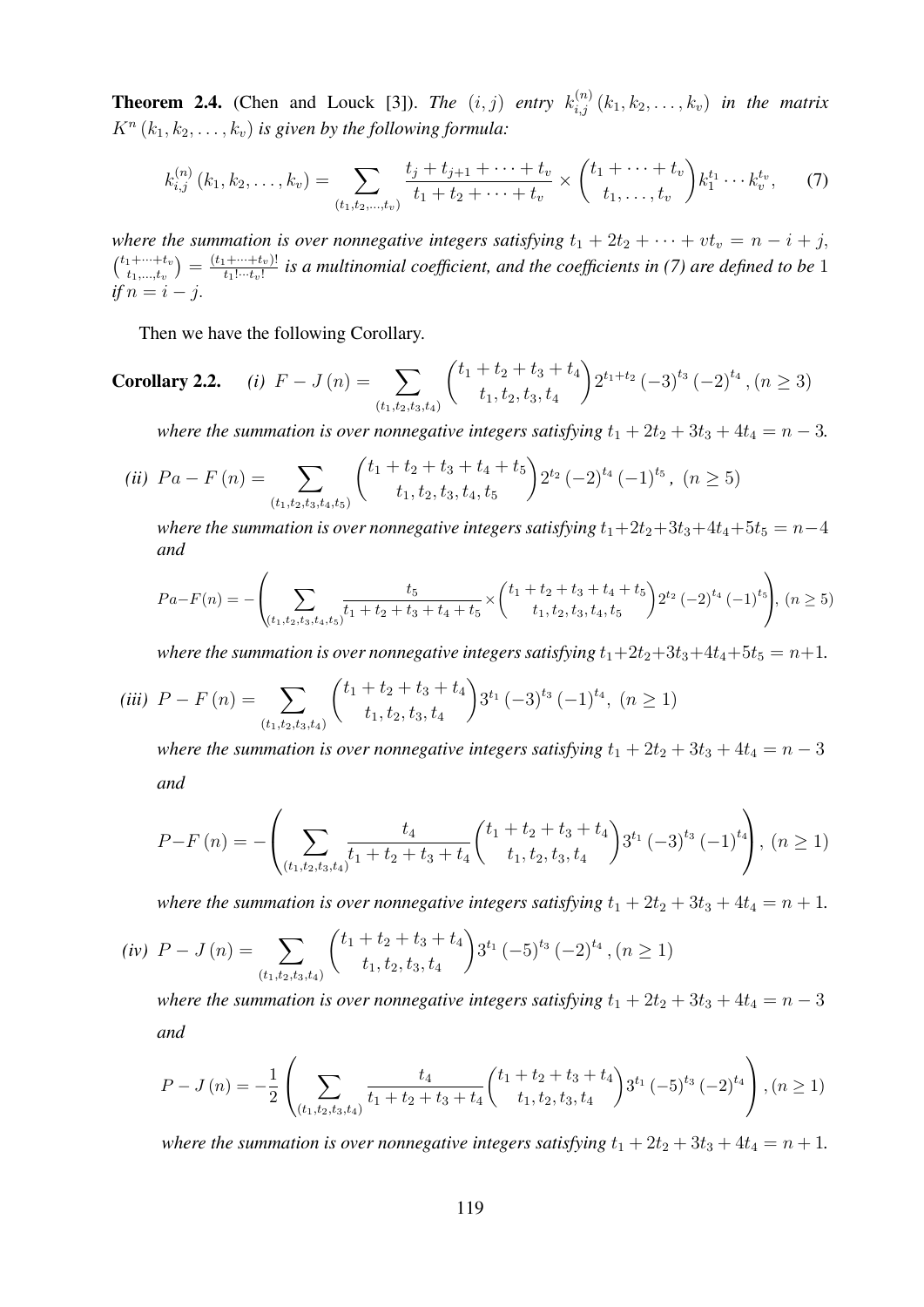$$
(v) \ \ Pa - P(n) = \sum_{(t_1, t_2, t_3, t_4, t_5)} \binom{t_1 + t_2 + t_3 + t_4 + t_5}{t_1, t_2, t_3, t_4, t_5} 2^{t_1 + t_2} (-1)^{t_3 + t_5} (-3)^{t_4}, (n \ge 6)
$$

*where the summation is over nonnegative integers satisfying*  $t_1+2t_2+3t_3+4t_4+5t_5 = n-4$ *and*

$$
Pa - P(n) = -\left(\sum_{(t_1, t_2, t_3, t_4, t_5)} \frac{t_5}{t_1 + t_2 + t_3 + t_4 + t_5} \times \binom{t_1 + t_2 + t_3 + t_4 + t_5}{t_1, t_2, t_3, t_4, t_5} 2^{t_1 + t_2} (-1)^{t_3 + t_5} (-3)^{t_4}\right), (n \ge 6)
$$

*where the summation is over nonnegative integers satisfying*  $t_1+2t_2+3t_3+4t_4+5t_5 = n+1$ .

$$
(vi) \ \ Pa - J(n) = \sum_{(t_1, t_2, t_3, t_4, t_5)} \binom{t_1 + t_2 + t_3 + t_4 + t_5}{t_1, t_2, t_3, t_4, t_5} 3^{t_2} (-3)^{t_4} (-2)^{t_5}, (n \ge 4)
$$

*where the summation is over nonnegative integers satisfying*  $t_1+2t_2+3t_3+4t_4+5t_5 = n-4$ *and*

$$
Pa-J(n) = -\frac{1}{2} \left( \sum_{(t_1, t_2, t_3, t_4, t_5)} \frac{t_5}{t_1 + t_2 + t_3 + t_4 + t_5} \times \binom{t_1 + t_2 + t_3 + t_4 + t_5}{t_1, t_2, t_3, t_4, t_5} 3^{t_2} \left( -3 \right)^{t_4} \left( -2 \right)^{t_5} \right), (n \ge 4)
$$

*where the summation is over nonnegative integers satisfying*  $t_1+2t_2+3t_3+4t_4+5t_5 = n+1$ .

*Proof.* Consider the case (iv). If we take  $i = 4$ ,  $j = 1$  for first case and  $i = 3$ ,  $j = 4$  for second case in Theorem 2.4, then we can directly see the conclusions from  $(M_4)^n$ .

There are similar proofs for the sequences  $\{F-J(n)\}, \{Pa-F(n)\}, \{Pa-F(n)\}, \{Pa-P(n)\}\$ and  $\{Pa-J(n)\}.$  $\Box$ 

#### 2.6 Permanental representations

Now we concentrate on finding the permanental representations of defined these sequences.

**Definition 2.1.** A  $u \times v$  *real matrix*  $M = [m_{i,j}]$  *is called a contractible matrix in the k-th column (respectively, row) if the* k*-th column (respectively, row) contains exactly two non-zero entries.*

Suppose that  $x_1, x_2, \ldots, x_u$  are row vectors of the matrix M. If M is contractible in the k-th column such that  $m_{i,k} \neq 0, m_{j,k} \neq 0$  and  $i \neq j$ , then the  $(u - 1) \times (v - 1)$  matrix  $M_{ij;k}$  obtained from M by replacing the *i*-th row with  $m_{i,k}x_j+m_{j,k}x_i$  and deleting the *j*-th row. The k-th column is called the contraction in the k-th column relative to the *i*-th row and the *j*-th row.

In [2], Brualdi and Gibson obtained that  $per(M) = per(N)$  if M is a real matrix of order  $\alpha > 1$  and N is a contraction of M.

Now we consider the relationships among the Fibonacci–Jacobsthal, Padovan–Fibonacci, Pell–Fibonacci, Pell–Jacobsthal, Padovan–Pell and, Padovan–Jacobsthal numbers and the permanents of the certain matrices which are obtained by using the generating matrix of the Fibonacci–Jacobsthal, Padovan–Fibonacci, Pell–Fibonacci, Pell–Jacobsthal, Padovan–Pell, and Padovan–Jacobsthal numbers. Let  $K^{(1)}(m) = \left[k_{i,j}^{(1)}\right], K^{(2)}(m) = \left[k_{i,j}^{(2)}\right], K^{(3)}(m) = \left[k_{i,j}^{(3)}\right],$  $K^{(4)}(m) = \left[k_{i,j}^{(4)}\right], K^{(5)}(m) = \left[k_{i,j}^{(5)}\right]$  and  $K^{(6)}(m) = \left[k_{i,j}^{(6)}\right]$  be the  $m \times m$  super-diagonal matrices as follows, respectively: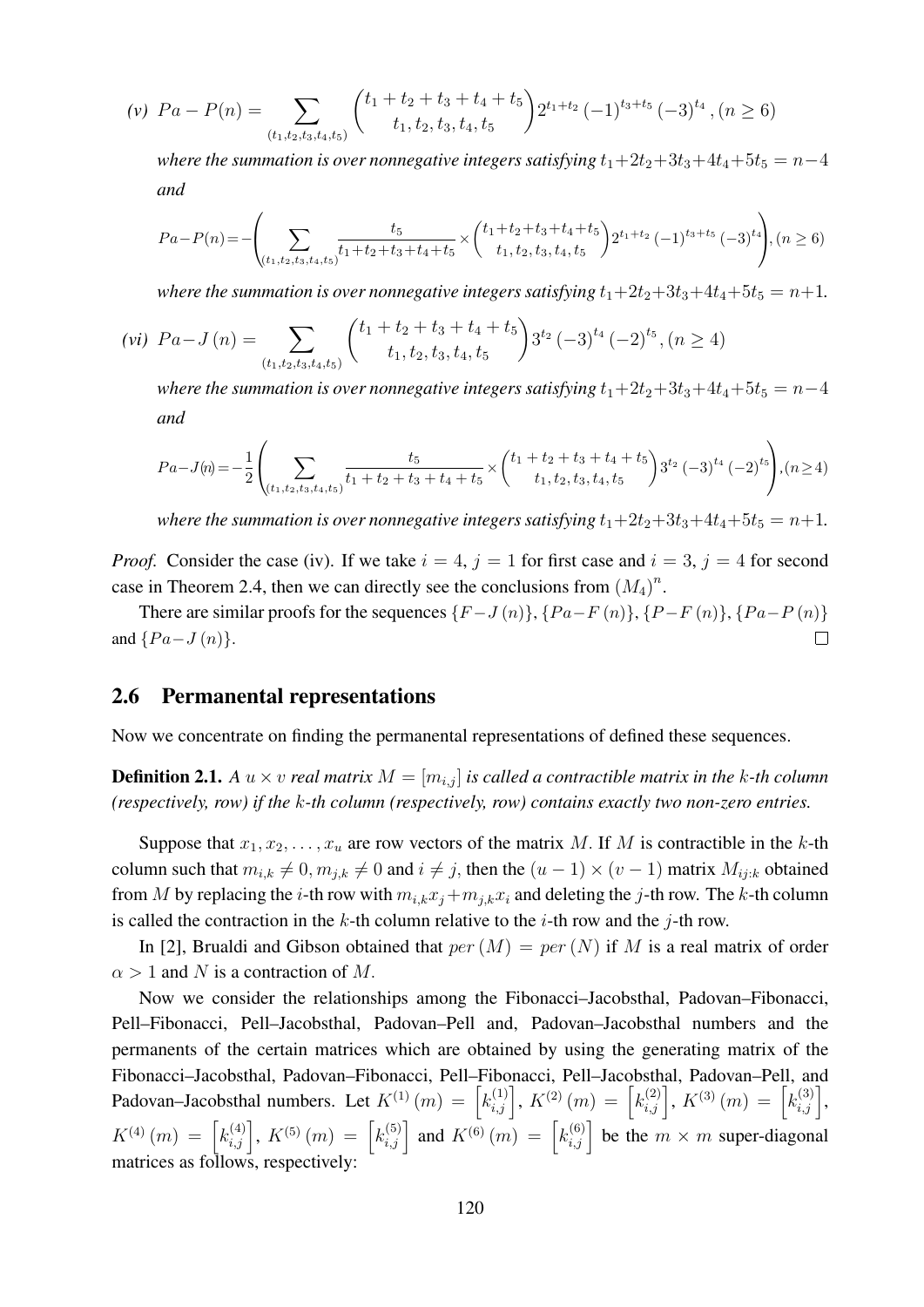$$
k_{i,j}^{(1)} = \begin{cases} 2 & \text{if } i = t \text{ and } j = t \\ 2 & \text{if } i = t + 1 \text{ for } 1 \leq t \leq m, \text{ and} \\ i = t \text{ and } j = t + 1 \text{ for } 1 \leq t \leq m - 1, \\ -2 & \text{if } i = t \text{ and } j = t + 3 \text{ for } 1 \leq t \leq m - 3, \\ -3 & \text{if } i = t \text{ and } j = t + 2 \text{ for } 1 \leq t \leq m - 2, \\ 0 & \text{otherwise.} \end{cases}
$$
\n
$$
k_{i,j}^{(2)} = \begin{cases} 2 & \text{if } i = t \text{ and } j = t + 1 \text{ for } 1 \leq t \leq m - 1, \\ 1 & \text{if } i = t \text{ and } j = t + 1 \text{ for } 1 \leq t \leq m, \text{ and} \\ 1 & \text{if } i = t \text{ and } j = t + 4 \text{ for } 1 \leq t \leq m - 1, \\ -1 & \text{if } i = t \text{ and } j = t + 4 \text{ for } 1 \leq t \leq m - 4, \\ -2 & \text{if } i = t \text{ and } j = t + 4 \text{ for } 1 \leq t \leq m - 3, \\ 0 & \text{otherwise.} \end{cases}
$$
\n
$$
k_{i,j}^{(3)} = \begin{cases} 3 & \text{if } i = t \text{ and } j = t + 1 \text{ for } 1 \leq t \leq m, \\ -1 & \text{if } i = t \text{ and } j = t + 3 \text{ for } 1 \leq t \leq m, \\ 1 & \text{if } i = t + 1 \text{ and } j = t \text{ for } 1 \leq t \leq m - 3, \\ -3 & \text{if } i = t \text{ and } j = t + 2 \text{ for } 1 \leq t \leq m, \\ -1 & \text{if } i = t \text{ and } j = t + 1 \text{ for } 1 \leq t \leq m, \\ 1 & \text{if } i = t \text{ and } j = t + 1 \text{ for } 1 \leq t \leq m, \\ -3 & \text{if } i = t \text{ and } j = t + 1 \text{ for } 1 \leq t \leq m, \\ 1 & \text{
$$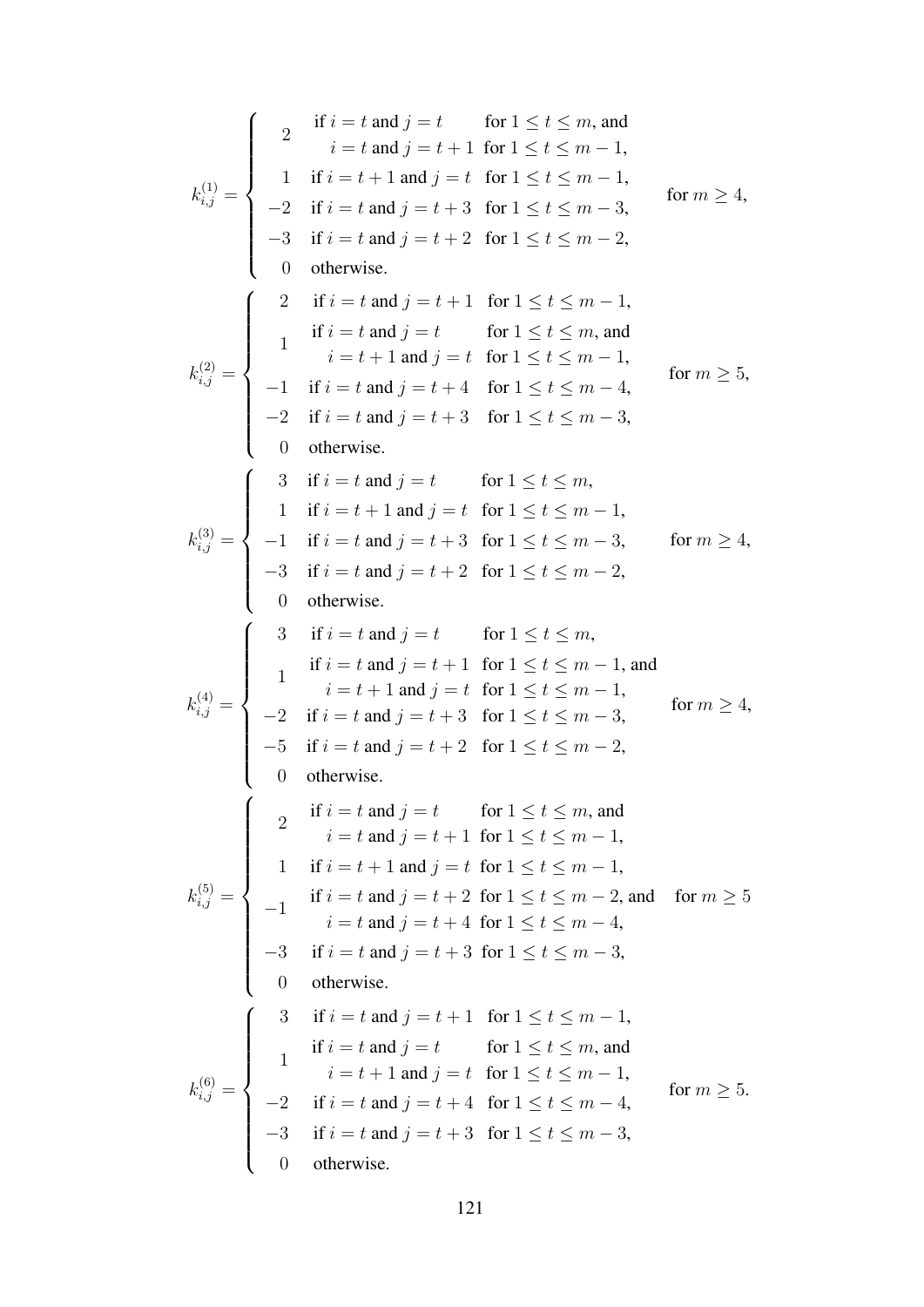Then we have the following Theorem.

**Theorem 2.5.** *(i). For*  $m \ge 4$  *and*  $k = 1, 3, 4$ *,* 

$$
per K^{(k)}(m) = x_{m+3}^k.
$$

*(ii). For*  $m \ge 5$  *and*  $k = 2, 5, 6$ *,* 

$$
\operatorname{per} K^{(k)}\left(m\right) = x_{m+4}^{k}.
$$

*Proof.* Consider the subcase of  $k = 3$  in case (i). Let us consider matrix  $K^{(3)}(m)$  and let the equation be holds for  $m \ge 4$ . Then we show that the equation holds for  $m + 1$ . If we expand the per  $K^{(3)}(m)$  by the Laplace expansion of permanent with respect to the first row, then we obtain

per 
$$
K^{(3)}(m + 1) = 3
$$
. per  $K^{(3)}(m) - 3$ . per  $K^{(3)}(m - 2) -$  per  $K^{(3)}(m - 3)$ .

Since per  $K^{(3)}(m) = x_{m+3}^3$ , per  $K^{(3)}(m-2) = x_{m+1}^3$  and per  $K^{(3)}(m-3) = x_m^3$ , we easily obtain per  $K^{(3)}(m+1) = x_{m+4}^3$ . So the proof is complete.

 $\Box$ 

There are similar proofs for other matrices.

Let 
$$
L^{(1)}(m) = [l_{i,j}^{(1)}], L^{(2)}(m) = [l_{i,j}^{(2)}], L^{(3)}(m) = [l_{i,j}^{(3)}], L^{(4)}(m) = [l_{i,j}^{(4)}], L^{(5)}(m) =
$$
  
\n
$$
[l_{i,j}^{(5)}]
$$
 and  $L^{(6)}(m) = [l_{i,j}^{(6)}]$  be the  $m \times m$  matrices as follows, respectively:  
\n
$$
\vdots
$$
 if  $i = t$  and  $j = t$  for  $1 \le t \le m - 2$ , and  
\n $i = t$  and  $j = t$  for  $1 \le t \le m - 2$ , and  
\n $i = t$  and  $j = t$  for  $m - 1 \le t \le m$ , and  
\n $i = t + 1$  and  $j = t$  for  $1 \le t \le m - 3$ , for  $m \ge 4$ ,  
\n $-2$  if  $i = t$  and  $j = t + 3$  for  $1 \le t \le m - 3$ ,  
\n $-3$  if  $i = t$  and  $j = t + 1$  for  $1 \le t \le m - 3$ ,  
\n $0$  otherwise.  
\n
$$
\begin{cases}\n2 & \text{if } i = t \text{ and } j = t + 1 \text{ for } 1 \le t \le m - 2, \\
1 & \text{if } i = t \text{ and } j = t + 1 \text{ for } 1 \le t \le m - 4, \\
1 & \text{if } i = t \text{ and } j = t \text{ for } 1 \le t \le m - 4, \\
-1 & \text{if } i = t \text{ and } j = t + 4 \text{ for } 1 \le t \le m - 4, \\
-2 & \text{if } i = t \text{ and } j = t + 3 \text{ for } 1 \le t \le m - 3, \\
0 & \text{otherwise.} \\
1 & \text{if } i = t \text{ and } j = t \text{ for } 1 \le t \le m - 3, \\
1 & \text{if } i = t \text{ and } j = t \text{ for } 1 \le t \le m - 3, \\
1 & \text{if } i = t \text{ and } j = t \text{ for } 1 \le t \le
$$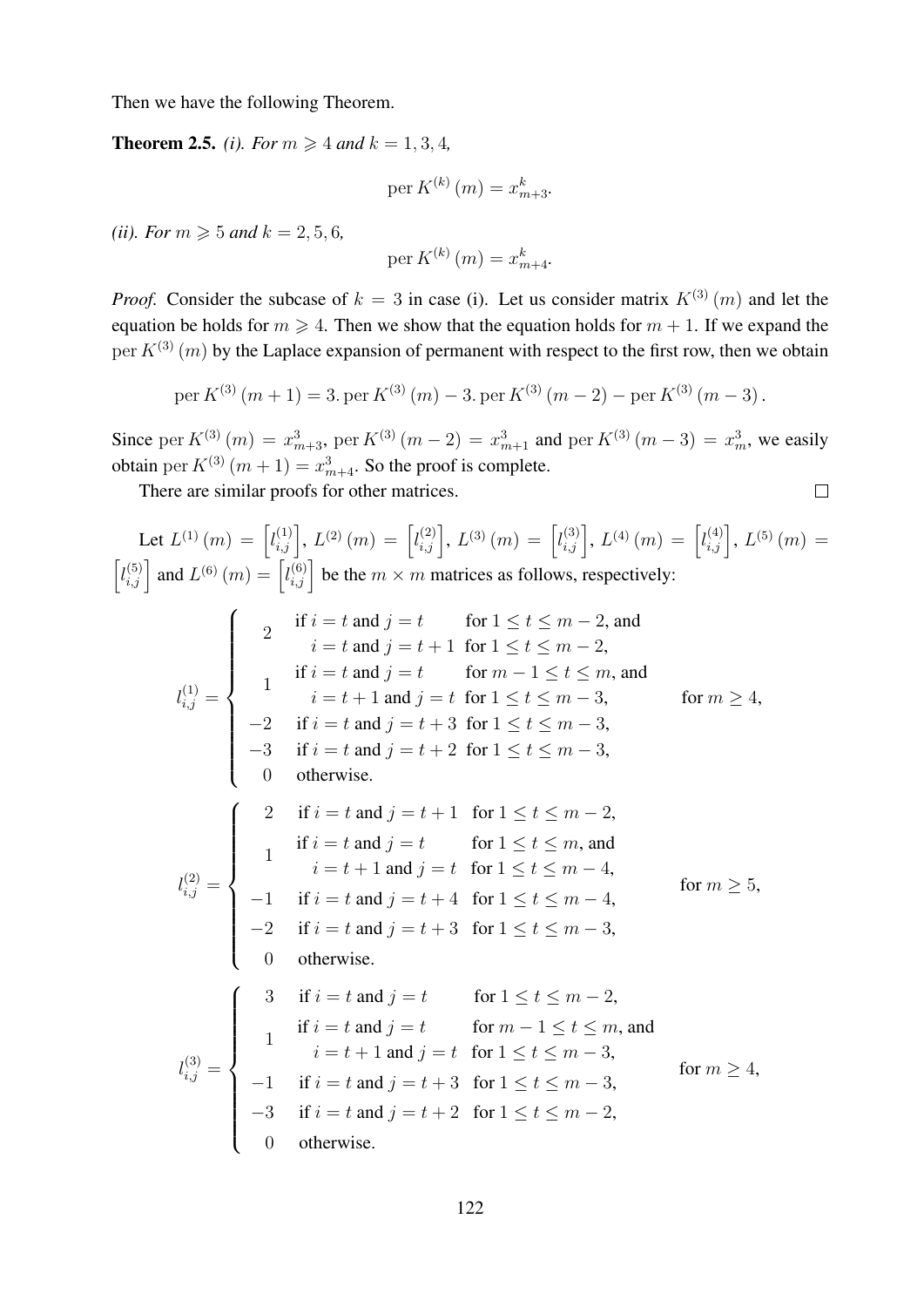$$
l_{i,j}^{(4)} = \begin{cases}\n3 & \text{if } i = t \text{ and } j = t \quad \text{for } 1 \le t \le m - 2, \\
1 & i = t \text{ and } j = t + 1 \text{ for } 1 \le t \le m, \\
1 & i = t \text{ and } j = t + 1 \text{ for } 1 \le t \le m - 2, \text{ and } \\
i = t + 1 \text{ and } j = t \text{ for } 1 \le t \le m - 3, \\
-2 & \text{if } i = t \text{ and } j = t + 3 \text{ for } 1 \le t \le m - 3, \\
-5 & \text{if } i = t \text{ and } j = t + 2 \text{ for } 1 \le t \le m - 2, \\
0 & \text{otherwise.} \\
1 & i = t \text{ and } j = t + 1 \text{ for } 1 \le t \le m - 2, \text{ and } \\
i = t \text{ and } j = t + 1 \text{ for } 1 \le t \le m - 2, \text{ and } \\
i = t \text{ and } j = t + 1 \text{ for } 1 \le t \le m - 3, \\
1 & i = t \text{ and } j = t \text{ for } m - 1 \le t \le m, \text{ and } \\
i = t + 1 \text{ and } j = t \text{ for } 1 \le t \le m - 3, \\
-1 & \text{if } i = t \text{ and } j = t + 2 \text{ for } 1 \le t \le m - 3, \text{ and } \\
i = t \text{ and } j = t + 4 \text{ for } 1 \le t \le m - 4, \\
-3 & \text{if } i = t \text{ and } j = t + 3 \text{ for } 1 \le t \le m - 3, \\
0 & \text{otherwise.} \\
1 & i = t \text{ and } j = t + 1 \text{ for } 1 \le t \le m - 2, \\
1 & i = t \text{ and } j = t + 1 \text{ for } 1 \le t \le m - 4, \\
-2 & \text{if } i = t \text{ and } j = t + 4 \text{ for } 1 \le t \le m - 4, \\
-3 & \text{if } i = t \text{ and } j = t + 4 \text{ for } 1 \le t \le m - 4, \\
-3 & \text{if } i = t \text{ and } j = t + 4 \text{ for } 1 \le t \le m - 3, \\
0 & \text{otherwise.} \\
2 & \text{otherwise.} \\
3 & \text{otherwise.
$$

Then we have the following Theorem.

**Theorem 2.6.** *(i). For*  $m \ge 4$  *and*  $k = 1, 3, 4$ *,* 

$$
\operatorname{per} L^{(k)}\left(m\right) = x_{m+1}^k.
$$

*(ii). For*  $m \ge 5$  *and*  $k = 2, 6$ *,* 

per  $L^{(k)}(m) = x_{m+1}^k$ .

*(iii). For*  $m \geqslant 5$ ,

$$
per L^{(5)}(m) = x_{m+2}^5.
$$

*Proof.* Consider the subcase of  $k = 6$  in case (ii). Let us consider the matrix  $L^{(6)}(m)$  and let the equation holds for  $m \geq 5$ . Then we show that the equation holds for  $m + 1$ . If we expand per  $L^{(6)}(m)$  by the Laplace expansion of permanent according to the first row, then we obtain:

per 
$$
L^{(6)}(m+1) =
$$
per  $L^{(6)}(m) + 3$ per  $L^{(6)}(m-1) - 3$ per  $L^{(6)}(m-3) - 2$ per  $L^{(6)}(m-4)$ .

Also, since  $per L^{(6)}(m) = x_{m+1}^6$ ,  $per L^{(6)}(m-1) = x_m^6$ ,  $per L^{(6)}(m-3) = x_{m-2}^6$  and per  $L^{(6)}(m-4) = x_{m-3}^6$ , it is clear that per  $L^{(6)}(m+1) = x_{m+2}^6$ .

There are similar proofs for other matrices.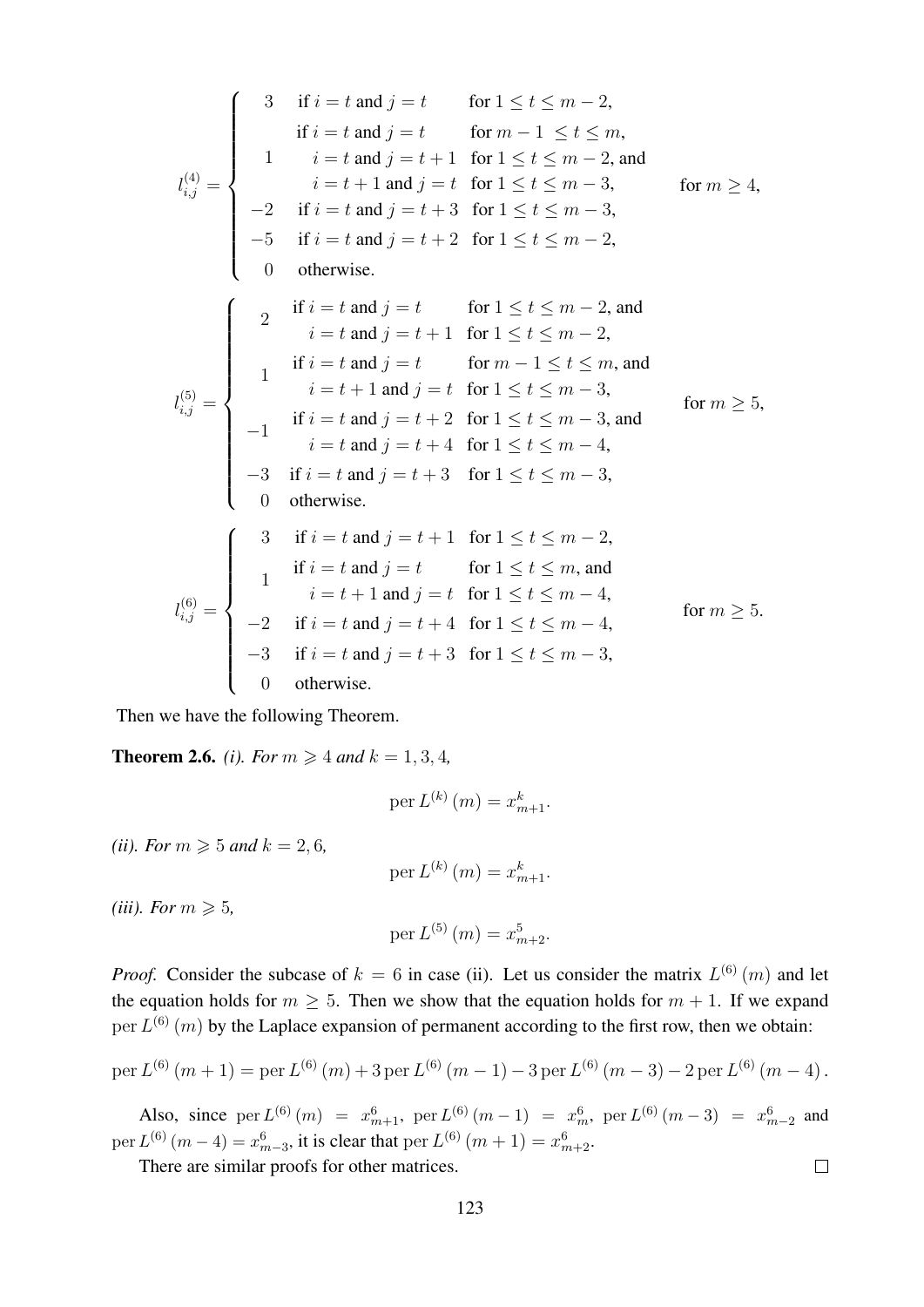Assume that  $N^{(1)}(m) = \left[n_{i,j}^{(1)}\right], N^{(2)}(m) = \left[n_{i,j}^{(2)}\right], N^{(3)}(m) = \left[n_{i,j}^{(3)}\right], N^{(4)}(m) = \left[n_{i,j}^{(4)}\right],$  $N^{(5)}(m) = \left[n_{i,j}^{(5)}\right]$  and  $N^{(6)}(m) = \left[n_{i,j}^{(6)}\right]$  are the  $m \times m$  matrices as shown, respectively:  $(m-2)$ -th ↓  $N^{(k)}(m) =$  $\sqrt{ }$  $\begin{array}{c} \begin{array}{c} \begin{array}{c} \end{array} \\ \begin{array}{c} \end{array} \end{array} \end{array}$  $1 \cdots 1 \qquad 0 \qquad 0$ 1  $\overline{0}$ :  $L^{(k)}(m-1)$  $\overline{0}$ 1  $\begin{array}{c} \begin{array}{c} \begin{array}{c} \begin{array}{c} \end{array} \\ \begin{array}{c} \end{array} \end{array} \end{array} \end{array}$ , for  $m > 4$  and  $k = 1, 4$ ,  $(m-3)$ -th ↓  $N^{(k)}(m) =$  $\sqrt{ }$   $1 \cdots 1 \qquad 0 \qquad 0 \qquad 0$ 1 0 :  $L^{(k)}(m-1)$ 0  $\theta$ 1 , for  $m > 5$  and  $k = 2, 6$ ,  $(m-3)$ -th ↓  $N^{(3)}\left( m\right) =% {\displaystyle\int} \frac{dk}{m}dk$  $\sqrt{ }$   $1 \cdots 1 \qquad 0 \qquad 0 \qquad 0$ 1  $\overline{0}$  $L^{(3)}(m-1)$  $\overline{0}$ 1  $\begin{array}{c} \begin{array}{c} \begin{array}{c} \end{array} \\ \begin{array}{c} \end{array} \end{array} \end{array}$ , for  $m > 4$ 

and

$$
(m-2) - \text{th}
$$
  
\n
$$
N^{(5)}(m) = \begin{bmatrix} 1 & \cdots & 1 & 0 & 0 \\ 1 & & & & \\ 0 & & & & \\ \vdots & & & L^{(5)}(m-1) & \\ 0 & & & & \end{bmatrix}, \text{ for } m > 5,
$$

then we have the following results:

**Theorem 2.7.** *(i). For*  $m > 4$  *and*  $k = 1, 3, 4$ *,* 

$$
\text{per } N^{(k)}\left(m\right) = \sum_{i=0}^{m} x_i^k.
$$

*(ii). For*  $m > 5$  *and*  $k = 2, 6$ *,* 

per 
$$
N^{(k)}(m) = \sum_{i=0}^{m} x_i^k
$$
.  
124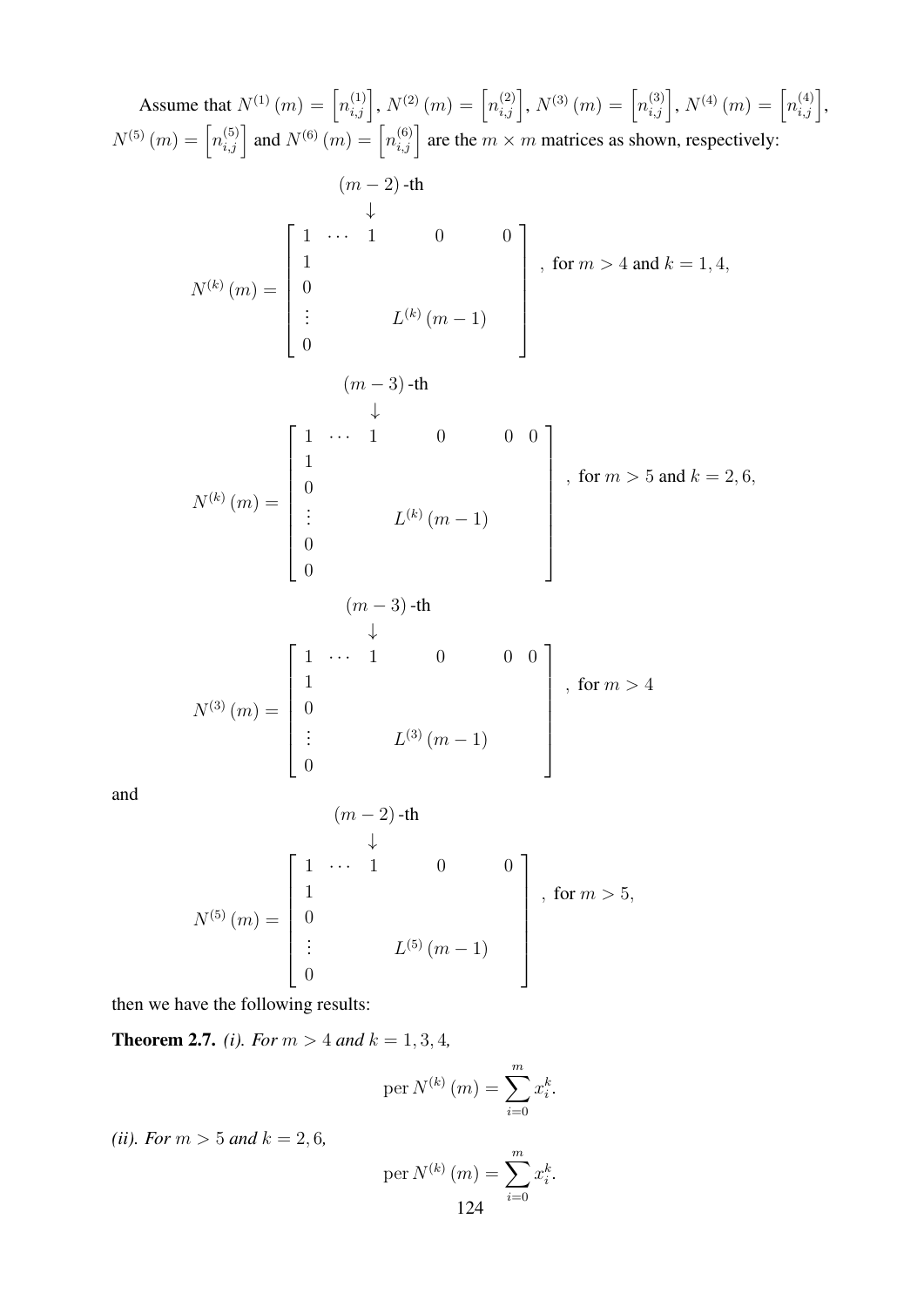*(iii). For*  $m > 5$ *,* 

$$
per N^{(5)}(m) = \sum_{i=0}^{m+1} x_i^5.
$$

*Proof.* Consider the subcase of  $k = 6$  in case (ii). If we extend per  $N^{(6)}(m)$  with respect to the first row, we write

per 
$$
N^{(6)}(m) = \text{per } N^{(6)}(m-1) + \text{per } L^{(6)}(m-1)
$$
.

Thus, by the results and an inductive argument, the proof is easily seen.

#### 2.7 Certain related determinants

A matrix M is called convertible if there is an  $n \times n$  (1, -1)-matrix K such that per M = det  $(M \circ K)$ , where  $M \circ K$  denotes the Hadamard product of M and K.

Now we give relationships among the Fibonacci–Jacobsthal, Padovan–Fibonacci, Pell– Fibonacci, Pell–Jacobsthal, Padovan–Pell and Padovan–Jacobsthal numbers, and the determinants of the certain matrices which are obtained by using the matrices  $K^{(k)}(m)$ ,  $L^{(k)}(m)$  and  $N^{(k)}(m)$ . Let  $k = 1, 2, \dots, 6$  and let R be the  $m \times m$  matrix, defined by

$$
R = \left[\begin{array}{ccccc} 1 & 1 & 1 & \cdots & 1 & 1 \\ -1 & 1 & 1 & \cdots & 1 & 1 \\ 1 & -1 & 1 & \cdots & 1 & 1 \\ \vdots & \ddots & \vdots & \ddots & \vdots & \vdots \\ 1 & \cdots & 1 & -1 & 1 & 1 \\ 1 & \cdots & 1 & 1 & -1 & 1 \end{array}\right]
$$

Corollary 2.3. *(i).*

$$
\det (K^{(k)}(m) \circ R) = x_{m+3}^k, \text{ for } m \ge 4 \text{ and } k = 1, 3, 4
$$

.

*and*

$$
\det\left(K^{(k)}(m)\circ R\right) = x_{m+4}^k, \text{ for } m \ge 5 \text{ and } k = 2, 5, 6.
$$

*(ii).*

$$
\det \left( L^{(k)} \left( m \right) \circ R \right) = x_{m+1}^k, \text{ for } m \ge 4 \text{ and } k = 1, 3, 4,
$$
\n
$$
\det \left( L^{(k)} \left( m \right) \circ R \right) = x_{m+1}^k, \text{ for } m \ge 5 \text{ and } k = 2, 6
$$

*and*

$$
\det (L^{(5)}(m) \circ R) = x_{m+2}^5, \text{ for } m \ge 5.
$$

*(iii).*

$$
\det\left(N^{(k)}\left(m\right) \circ R\right) = \sum_{i=0}^{m} x_i^k, \text{ for } m > 4 \text{ and } k = 1, 3, 4,
$$
\n
$$
\det\left(N^{(2)}\left(m\right) \circ R\right) = \sum_{i=0}^{m} x_i^k, \text{ for } m > 5 \text{ and } k = 2, 6
$$

*and*

$$
\det\left(N^{(5)}\left(m\right)\circ R\right)=\sum_{i=0}^{m+1}x_{i}^{5}, \text{ for } m>5.
$$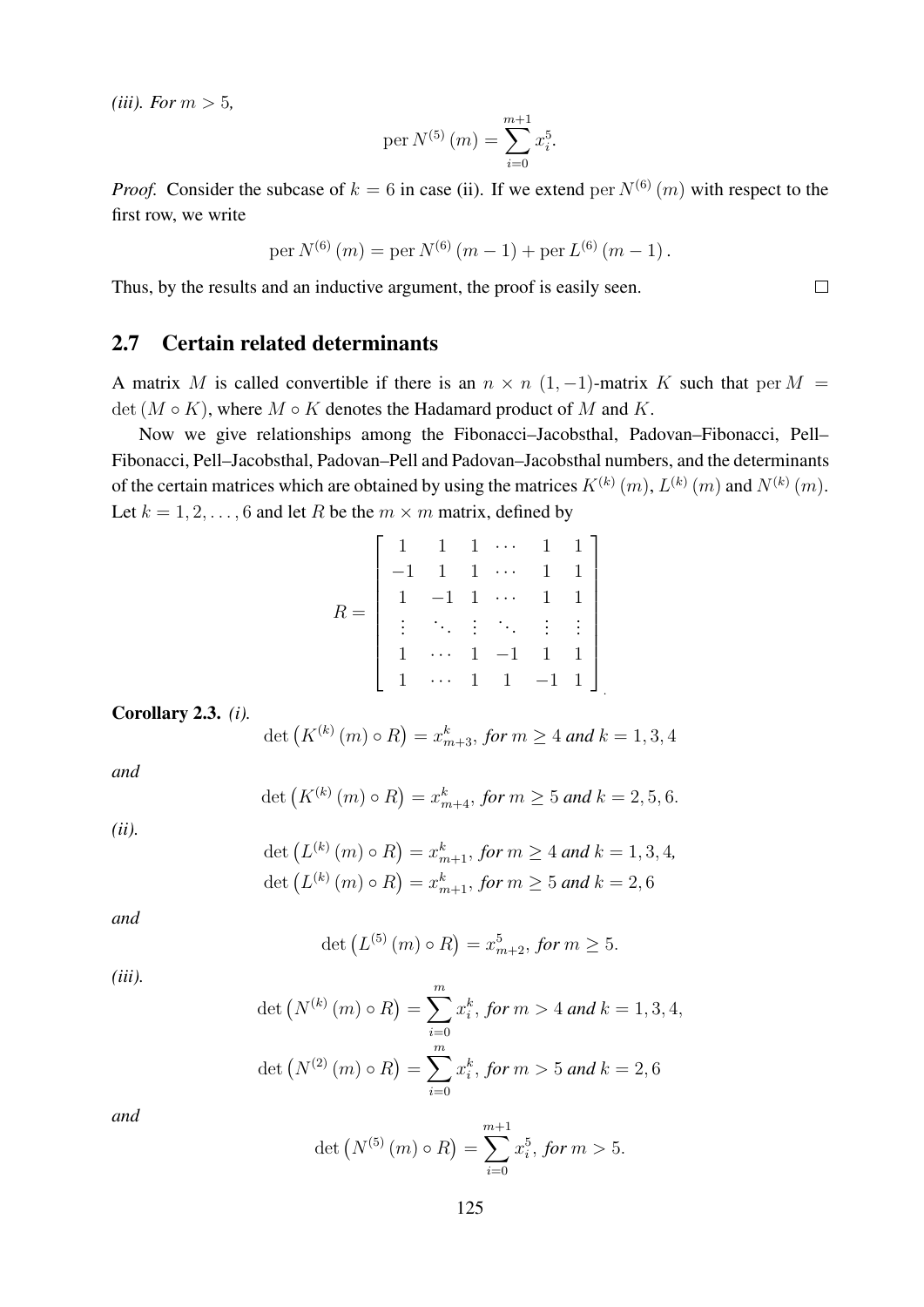*Proof.* Since  $per K^{(k)}(m) = det K^{(k)}(m) \circ R$ ,  $per L^{(k)}(m) = det (L^{(k)}(m) \circ R)$  and per  $N^{(k)}(m) = \det (N^{(k)}(m) \circ R)$  for  $k = 1, 2, ..., 6$ , by Theorem 2.5, Theorem 2.6 and Theorem 2.7, we have the conclusion.  $\Box$ 

#### 2.8 Related sums

Now we consider the sums of the Fibonacci–Jacobsthal, Padovan–Fibonacci, Pell–Fibonacci, Pell–Jacobsthal, Padovan–Pell and Padovan–Jacobsthal numbers. Let

$$
S_n = \sum_{i=0}^n x_i^k
$$

for  $n \ge 1$  and let  $T_1^k$  and  $T_2^k$  be the  $5 \times 5$  and  $6 \times 6$  matrices as shown, respectively:

$$
T_1^k = \begin{bmatrix} 1 & 0 & 0 & 0 & 0 \\ 1 & & & & \\ 0 & & & & \\ 0 & & & M_k & \\ 0 & & & & \end{bmatrix}, \text{ for } k = 1, 3, 4
$$

and

$$
T_2^k = \begin{bmatrix} 1 & 0 & 0 & 0 & 0 & 0 \\ 1 & & & & & \\ 0 & & & & & \\ 0 & & & M_k & & \\ 0 & & & & & \\ 0 & & & & & \\ 0 & & & & & \end{bmatrix}, \text{ for } k = 2, 5, 6.
$$

If we use induction on  $n$ , then we obtain

$$
(T_1^k)^n = \begin{bmatrix} 1 & 0 & 0 & 0 & 0 \ S_{n+2} & & & \\ S_{n+1} & & & & \\ S_n & & (M_k)^n & \\ S_{n-1} & & & \end{bmatrix}, \text{ for } k = 1, 3, 4,
$$

and

$$
\left(T_2^k\right)^n = \begin{bmatrix} 1 & 0 & 0 & 0 & 0 & 0 \ S_{n+3} & & & & \\ S_{n+2} & & & & & \\ S_{n+1} & & & & & \\ S_n & & & & & \\ S_n & & & & & \\ S_{n-1} & & & & \end{bmatrix}, \text{ for } k = 2, 5, 6.
$$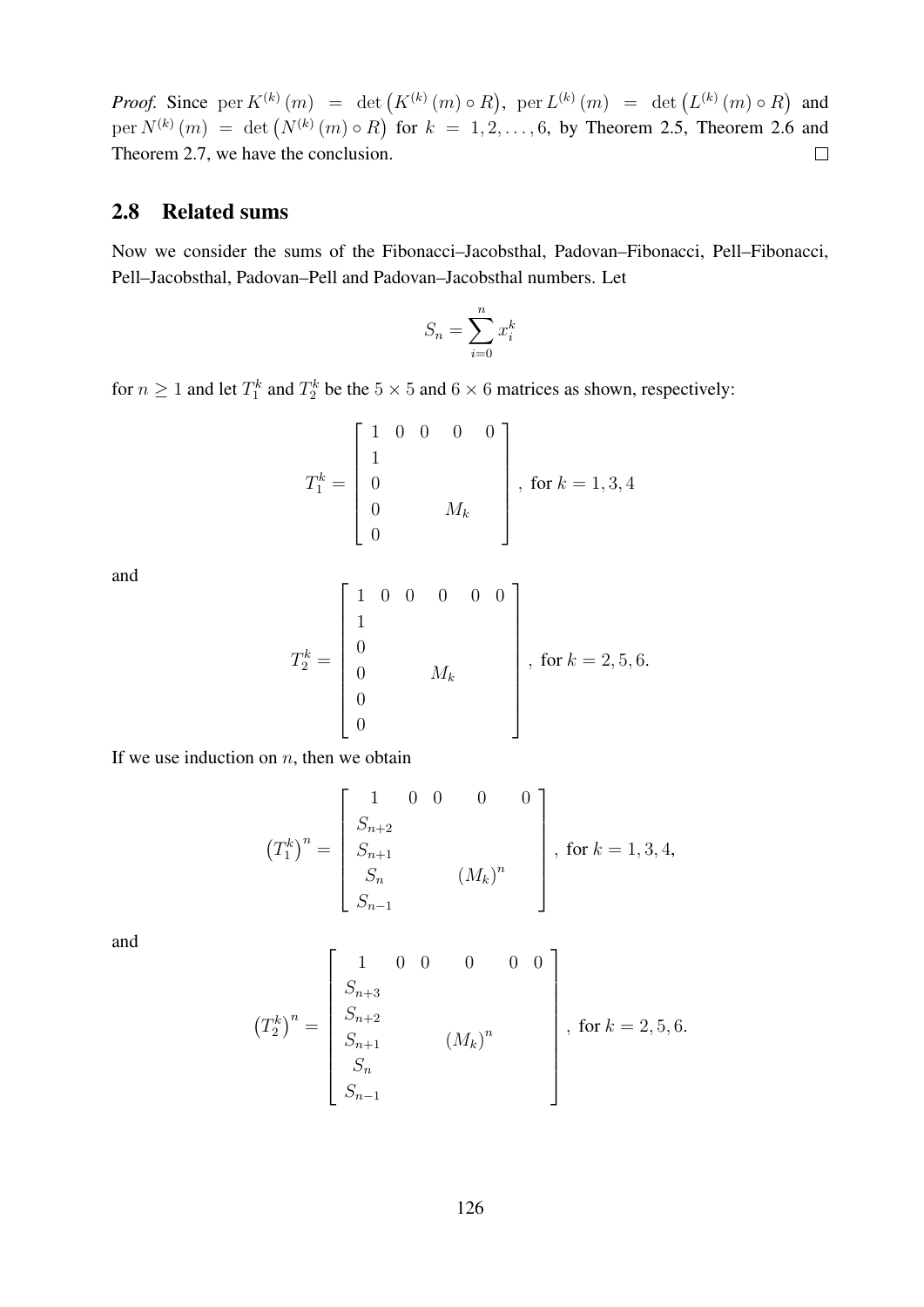## References

- [1] Bradie, B. (2010). Extension and refinements of some properties of sums involving Pell number. *Missouri Journal of Mathematical Sciences*, 22(1), 37–43.
- [2] Brualdi, R. A., & Gibson, P. M. (1977). Convex polyhedra of doubly stochastic matrices. I. Applications of permanent function. *Journal of Combinatorial Theory, Series A*, 22(2), 194–230.
- [3] Chen, W. Y. C., & Louck, J. D. (1996). The combinatorial power of the companion matrix. *Linear Algebra and its Applications*, 232, 261–278.
- [4] Devaney, R. L. (1999). The Mandelbrot set, the Farey tree, and the Fibonacci sequence. *American Mathematical Monthly*, 106(4), 289–302.
- [5] Deveci, Ö. (2018). The Padovan-circulant sequences and their applications. *Mathematical Reports*, 20(70), 401–416.
- [6] Deveci, Ö., & Artun, G. (2019). On the adjacency-Jacobsthal numbers. *Communications in Algebra*, 47(11), 4520–4532.
- [7] Deveci, Ö., & Karaduman, E. (2017). On the Padovan p-numbers. *Hacettepe Journal of Mathematics and Statistics*, 46(4), 579–592.
- [8] Frey, D. D., & Sellers, J. A. (2000) Jacobsthal numbers and alternating sign matrices. *Journal of Integer Sequences*, 3, Article 00.2.3.
- [9] Gogin, N. D., & Myllari, A. A. (2007). The Fibonacci–Padovan sequence and MacWilliams transform matrices. *Programming and Computer Software*, 33(2), 74–79.
- [10] Horadam, A. F. (1996). Jacobsthal representations numbers, *The Fibonacci Quarterly*, 34(1), 40–54.
- [11] Horadam, A. F. (1994). Applications of modified Pell numbers to representations. *Ulam Quarterly*, 3(1), 34–53.
- [12] Johnson, R. C. (2009). *Fibonacci Numbers and Matrices*. Available online at: https: //maths.dur.ac.uk/˜dma0rcj/PED/fib.pdf.
- [13] Kalman, D. (1982). Generalized Fibonacci numbers by matrix methods. *The Fibonacci Quarterly*, 20(1), 73–76.
- [14] Kilic, E. (2009). The generalized Pell  $(p, i)$ -numbers and their Binet formulas, combinatorial representations, sums. *Chaos, Solitons & Fractals*, 40(4), 2047–2063.
- [15] Kilic, E., & Tasci, D. (2006). The generalized Binet formula, representation and sums of the generalized order-k Pell numbers. *Taiwanese Journal of Mathematics*, 10(6), 1661–1670.